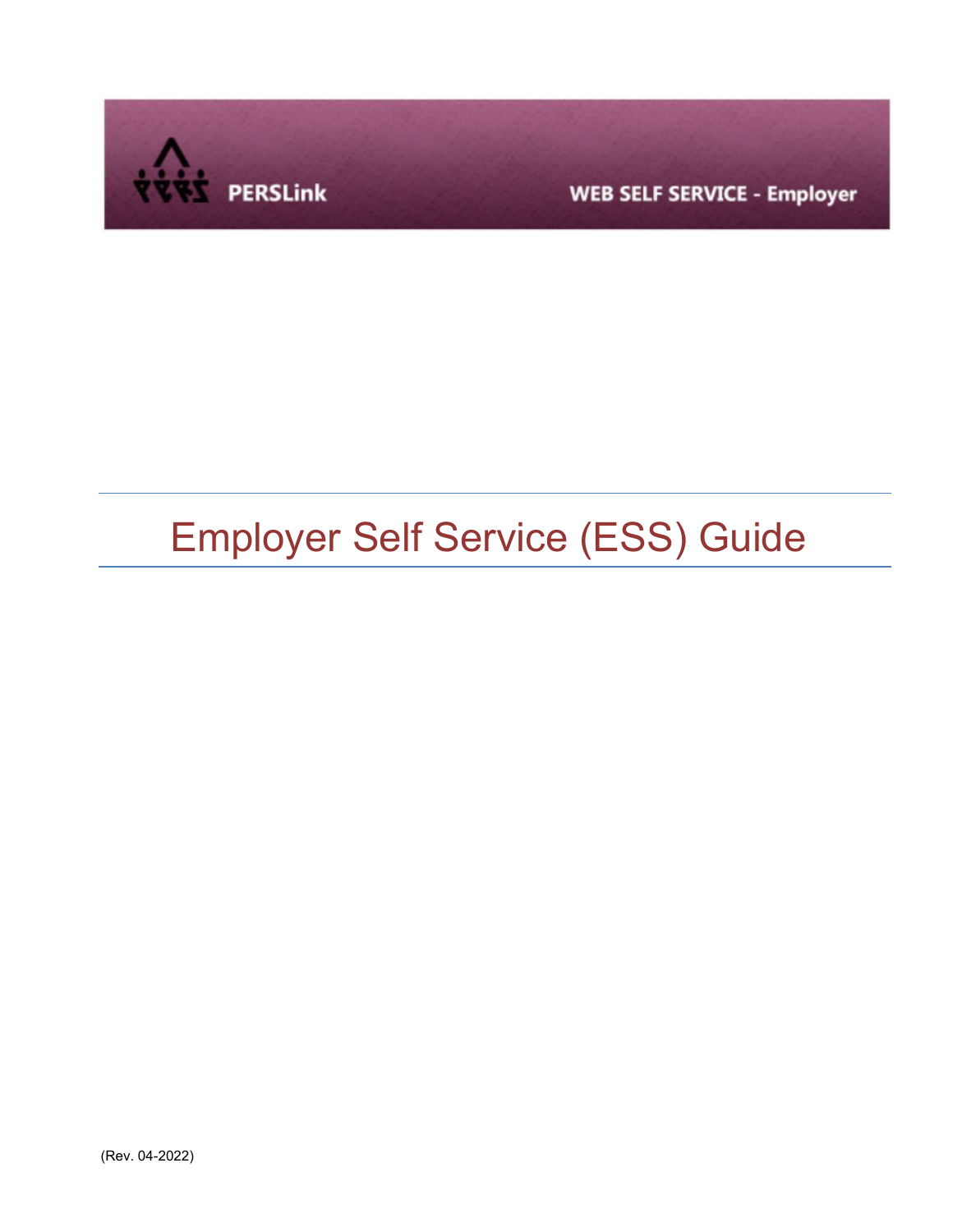# Table of Contents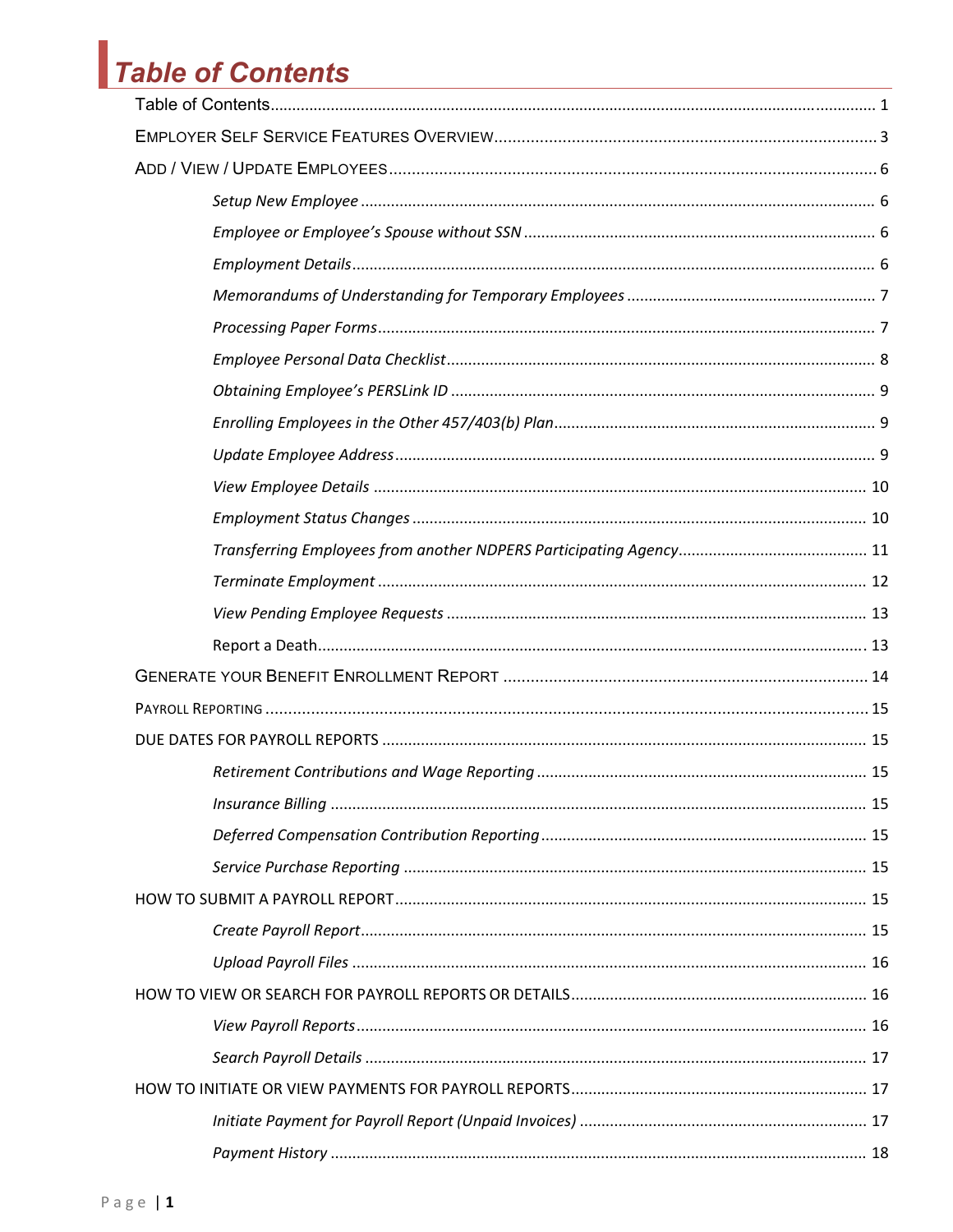| HOW DO I REPORT A PROBLEM WITH MY PAYROLL REPORT, EMPLOYEE ISSUE OR OTHER QUESTIONS I |  |
|---------------------------------------------------------------------------------------|--|
|                                                                                       |  |
|                                                                                       |  |
|                                                                                       |  |
|                                                                                       |  |
|                                                                                       |  |
|                                                                                       |  |
|                                                                                       |  |
|                                                                                       |  |
|                                                                                       |  |
|                                                                                       |  |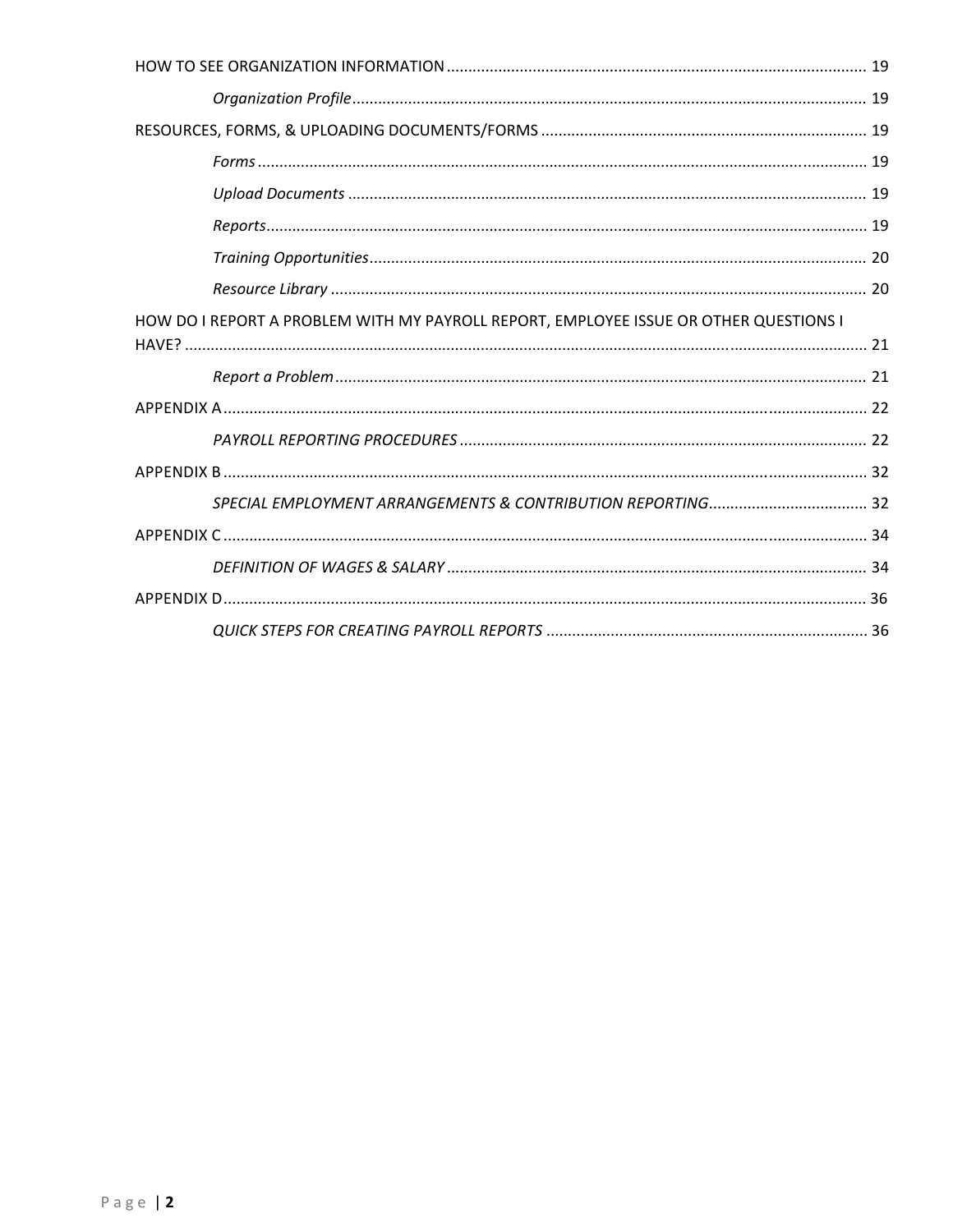# *EMPLOYER SELF SERVICE FEATURES OVERVIEW*

## *Tabs - Upper Right Hand Corner*

| <b>Unsaved Form</b><br><b>Notification</b> | $\mathbf{Q}_\mathbf{d}$ | If you have information entered on a page that is unsaved, an icon notifying you<br>of this is displayed to the left of the Home Page |
|--------------------------------------------|-------------------------|---------------------------------------------------------------------------------------------------------------------------------------|
| Home                                       | A                       | Navigates you back to your Home Page                                                                                                  |
| <b>Contact Us</b>                          |                         | Listing of NDPERS Staff to contact regarding ESS, Payroll Reports, and<br><b>Employment and Enrollment questions</b>                  |
| <b>Switch</b><br>Organization              | Ã                       | This is only visible if you are an authorized agent for multiple Organizations                                                        |
| <b>Store State</b>                         | Ħ                       | Allows you to save customizations on each screen                                                                                      |
| <b>Back</b>                                | €                       | Sends you back to the previous screen                                                                                                 |
| Logoff                                     | G                       | Log off Employer Self Service                                                                                                         |

## *Homepage (Tiles in the center)*

| <b>Payroll Reporting</b> | <b>Create, View or Update Payroll Reports</b>                                        |
|--------------------------|--------------------------------------------------------------------------------------|
|                          | Create payroll reports, view payroll reports, or make corrections to payroll reports |
|                          | <b>View Payroll Reports Requiring Action</b>                                         |
|                          | View payroll reports that are in Review status or required Payment. Reports in       |
|                          | these statuses are indicated with NEW                                                |
|                          | <b>Upload Payroll Files</b>                                                          |
|                          | Upload a payroll report                                                              |
|                          |                                                                                      |
| <b>Employees</b>         | <b>Add, View or Update Employees</b>                                                 |
|                          | Setup New Employee                                                                   |
|                          | Terminate an Employee's employment<br>$\bullet$                                      |
|                          | View an Employee's demographics, employment & benefit details<br>$\bullet$           |
|                          | Update Employee's address                                                            |
|                          | Submit Employment changes (ex. Leave of Absences, Classification                     |
|                          | Changes, Employment Type, etc)                                                       |
|                          | Enroll in Other 457/403 Plan                                                         |
|                          | <b>View Pending New Employee Requests</b>                                            |
|                          | View requests submitted to setup new employees that are 'Under NDPERS                |
|                          | Review' or 'Rejected' status                                                         |
|                          | <b>View Pending Employee Change Requests</b>                                         |
|                          | View requests submitted to update employee statuses that are 'Under'                 |
|                          | <b>NDPERS Review' or 'Rejected' status</b>                                           |
|                          |                                                                                      |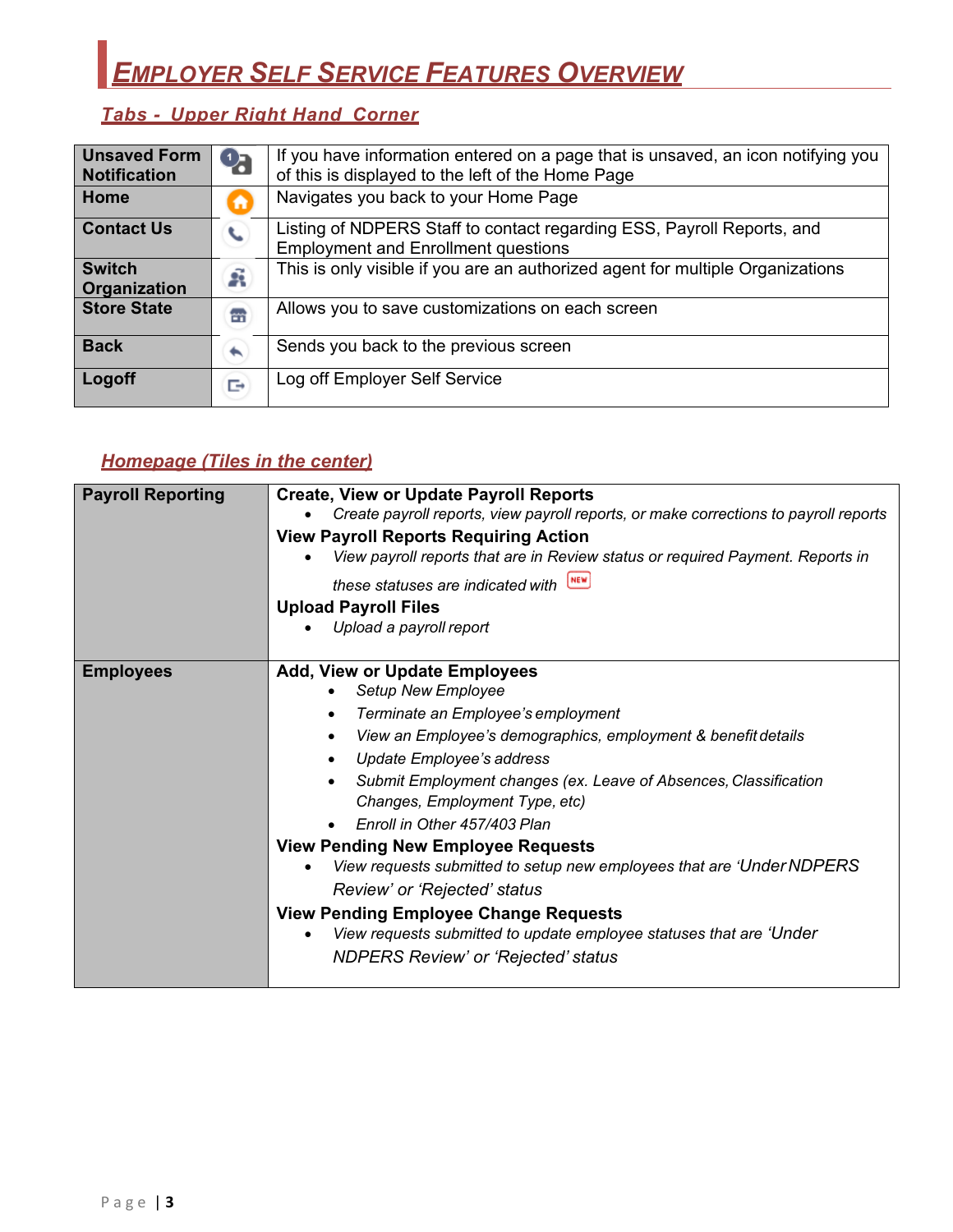| <b>Reports &amp; Resources</b> | View or Generate your Benefit Enrollment Report                           |  |
|--------------------------------|---------------------------------------------------------------------------|--|
|                                | View new benefit enrollments, changes to current benefit enrollments and  |  |
|                                | termination of benefits                                                   |  |
|                                |                                                                           |  |
|                                | <b>Other Reports</b>                                                      |  |
|                                | <b>Benefit Enrollment Report</b>                                          |  |
|                                | View new benefit enrollments, changes to current benefit enrollments, and |  |
|                                | termination of benefits.                                                  |  |
|                                | <b>Leave of Absence</b><br>$\bullet$                                      |  |
|                                | View employees currently on leave of absence                              |  |
|                                | <b>Life Insurance Levels of Coverage</b><br>$\bullet$                     |  |
|                                | View life insurance levels of coverage, coverage amounts, and premium     |  |
|                                | amounts                                                                   |  |
|                                | <b>Missing Retirement Contributions</b><br>$\bullet$                      |  |
|                                | View employees who show months where contributions were not reported.     |  |
|                                | <b>Missing Retirement Enrollment</b>                                      |  |
|                                | View employees who were setup as new employees but have not enrolled in a |  |
|                                | Retirement plan yet                                                       |  |
|                                | <b>Payroll Reporting</b><br>$\bullet$                                     |  |
|                                | Another navigation route to create, view, or update payroll reports       |  |
|                                |                                                                           |  |
| <b>Organization Profile</b>    | <b>View Organization Profile</b>                                          |  |
|                                | Update Organization's Address or Telephone Number<br>$\bullet$            |  |
|                                | View Authorized Agents / Contacts for your organization<br>$\bullet$      |  |
|                                | View Benefit Plans your organization participates in<br>$\bullet$         |  |
|                                |                                                                           |  |
|                                |                                                                           |  |

## *Left Side Menu*

| <b>Alerts &amp; Messages</b> | Message board notifying you of important updates                                                                                                                                                                                                                                                                                                                                                                                                                                                                                                                 |
|------------------------------|------------------------------------------------------------------------------------------------------------------------------------------------------------------------------------------------------------------------------------------------------------------------------------------------------------------------------------------------------------------------------------------------------------------------------------------------------------------------------------------------------------------------------------------------------------------|
| <b>Home Page</b>             | Takes you back to the ESS homepage                                                                                                                                                                                                                                                                                                                                                                                                                                                                                                                               |
| <b>Employees</b>             | Set up new employee<br><b>Terminate employee</b><br><b>View/Update Employees</b><br>View an Employee's employment & benefit details<br>Update Employee's address<br>Submit Employment changes (ex. Leave of Absences, Classification Changes,<br>Employment Type, etc)<br>Enroll in Other 457/403 Plan<br><b>View Pending Requests</b><br>View requests submitted to setup new employees that are 'Under NDPERS<br>Review' or 'Rejected' status<br>View requests to update employee statuses that are 'Under NDPERS Review' or<br>$\bullet$<br>'Rejected' status |
|                              |                                                                                                                                                                                                                                                                                                                                                                                                                                                                                                                                                                  |
| <b>Upload Payroll Files</b>  | Upload a Payroll File                                                                                                                                                                                                                                                                                                                                                                                                                                                                                                                                            |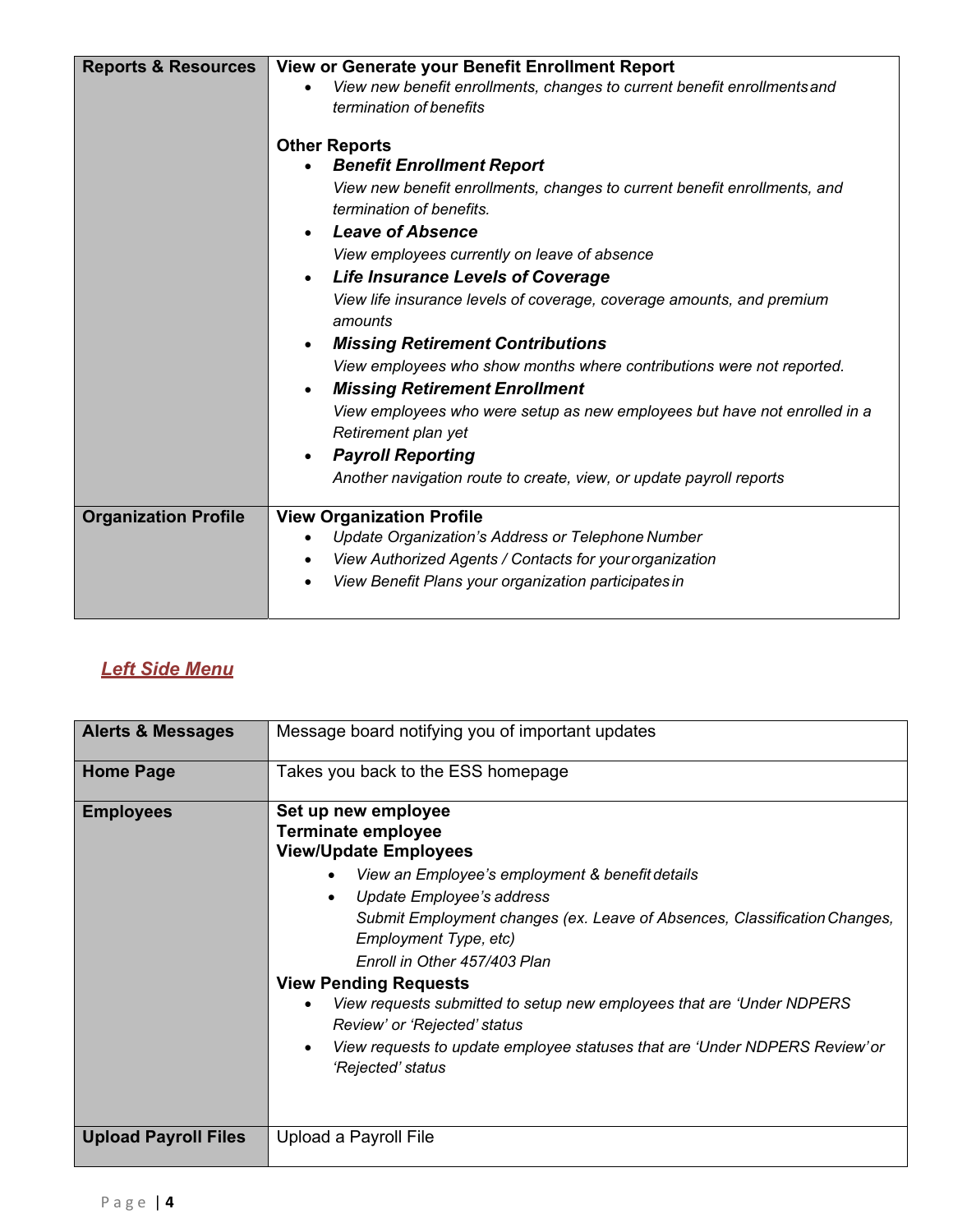| <b>Payroll Reporting</b>                 | <b>Create, View or Update Payroll Reports</b>                                                         |  |
|------------------------------------------|-------------------------------------------------------------------------------------------------------|--|
|                                          | Create payroll reports, view payroll reports, or make corrections to payroll reports                  |  |
|                                          | <b>Search Payroll Details</b>                                                                         |  |
|                                          | Search reports at the detail level rather than the header report level                                |  |
|                                          |                                                                                                       |  |
|                                          | <b>View Payroll Reports Requiring Action</b>                                                          |  |
|                                          | View payroll reports that are in Review status or require Payment. Reports in<br>NEW                  |  |
|                                          | these statuses are indicated with                                                                     |  |
| <b>Forms</b>                             | Listing of forms for both Employer & Employees                                                        |  |
| <b>Organization Profile</b>              | <b>View Organization Profile</b>                                                                      |  |
|                                          | Update Organization's Address or Telephone Number                                                     |  |
|                                          | View Authorized Agents / Contacts for your organization                                               |  |
|                                          | View Benefit Plans your organization participates in                                                  |  |
| <b>Reports</b>                           | <b>Reports</b> (Another way to navigate)                                                              |  |
|                                          | <b>Benefit Enrollment Report</b>                                                                      |  |
|                                          | View new benefit enrollments, changes to current benefit enrollments, and<br>termination of benefits. |  |
|                                          | <b>Leave of Absence</b>                                                                               |  |
|                                          | View employees currently on leave of absence                                                          |  |
|                                          | <b>Life Insurance Levels of Coverage</b>                                                              |  |
|                                          | View life insurance levels of coverage, coverage amounts, and premium amounts                         |  |
|                                          | <b>Missing Retirement Contributions</b>                                                               |  |
|                                          | View employees who show months where contributions were not reported.                                 |  |
|                                          | <b>Missing Retirement Enrollment</b>                                                                  |  |
|                                          | View employees who were setup as new employees but have not enrolled in a                             |  |
|                                          | Retirement plan yet                                                                                   |  |
|                                          | <b>Payroll Reporting</b>                                                                              |  |
|                                          | Another navigation route to create, view, or update payroll reports.                                  |  |
| <b>Processed Payroll</b><br><b>Files</b> | View uploaded Payroll Files that were processed successfully or with errors                           |  |
| <b>Payment History</b>                   | View current or past payments made to NDPERS                                                          |  |
| <b>Upload Documents</b>                  | Upload forms and other documents safely and securely to NDPERS                                        |  |
| <b>Report a Problem</b>                  | Send a Contact Ticket electronically to NDPERS to assist you with an ESS                              |  |
|                                          | problem                                                                                               |  |
| <b>Training</b>                          |                                                                                                       |  |
| <b>Opportunities</b>                     | View or Enroll in NDPERS sponsored Seminars                                                           |  |
| <b>Report a Death</b>                    | Report the Death of an Employee                                                                       |  |
|                                          |                                                                                                       |  |
| <b>Resource Library</b>                  | View more information on Benefit Plans & Payroll Reporting information                                |  |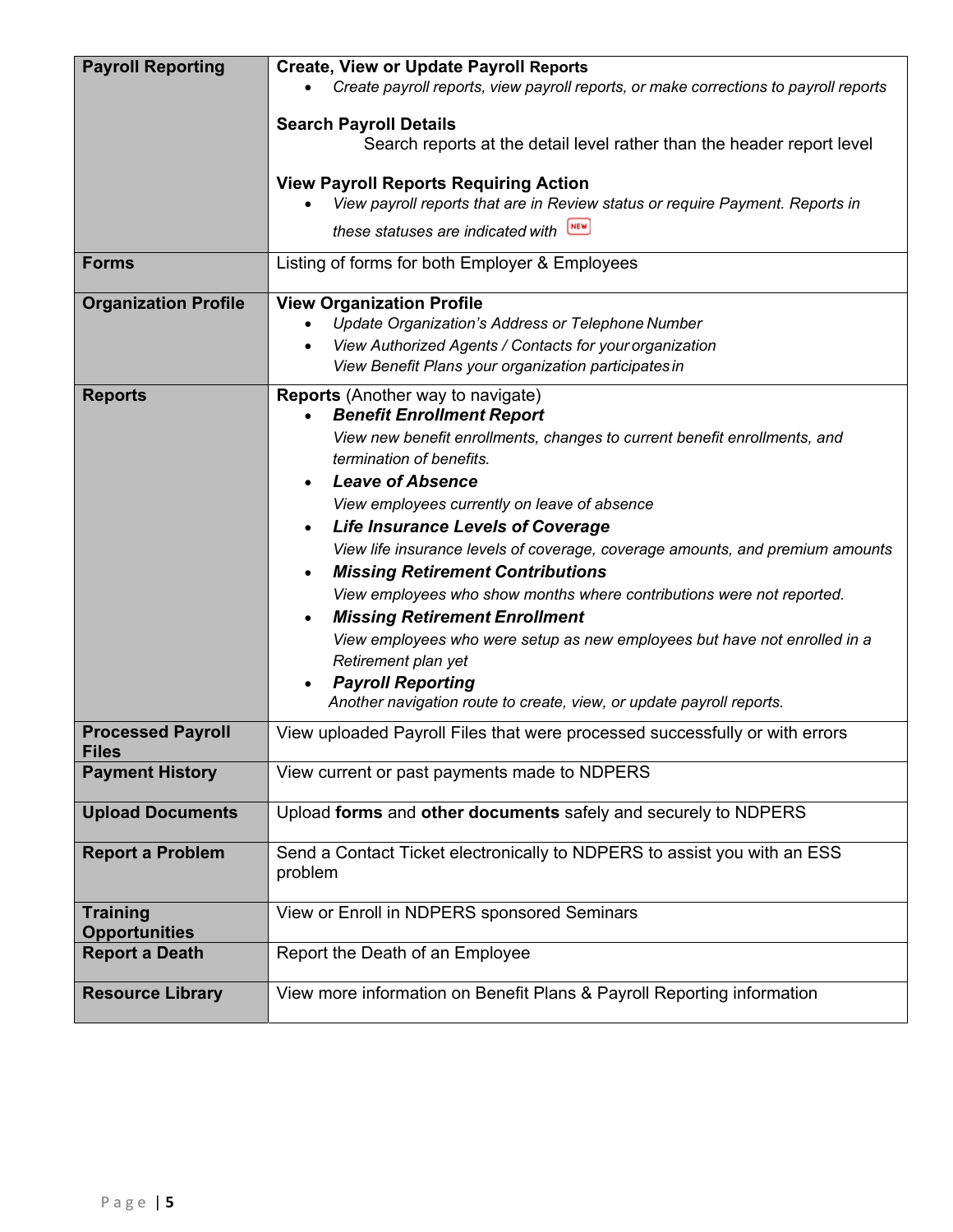## *Setup New Employee*

The new employee must be setup prior to sending any benefit enrollments to NDPERS. You cannot setup new employees more than 60 days in advance. See Page 8 for and "Employee Personal Data Checklist" to assist you with setting up your new employee through ESS.

*Please review Benefit Plan eligibility requirements. The eligibility requirements can be found in your Resource Library by Benefit Plan. Select the "Learn More" link in the Plan Details column.* 

## *Employee or Employee's Spouse without SSN*

If a new employee does not have a Social Security Number assigned by SSA, they should complete paper enrollments and send to NDPERS to establish that they have made application within their eligible enrollment period. NDPERS staff will hold the application until you send NDPERS the social security number, then we will process the paper applications.

If a new employee's spouse does not have a Social Security Number assigned by SSA, you will need to make their Marital Status "Single" when setting up your new employee on PERSLink Employer Self Service. Then you must send NDPERS instruction that the employee is married and supply the spouse's Name and Date of Birth. NDPERS will enter the spouse information. The employee should send NDPERS the spouse Social Security Number once obtained.

| <b>Employment Details</b> |  |
|---------------------------|--|
|---------------------------|--|

| <b>Employment Type</b>      | Is either Permanent or Temporary based on the NDPERS mandatory<br>participation requirements                                                                                              |
|-----------------------------|-------------------------------------------------------------------------------------------------------------------------------------------------------------------------------------------|
| Job Class                   | Determines the retirement plan the employee is eligible to participate in<br>Options available are determined by the type of organization you have and<br>plans the agency is enrolled in |
| <b>Participation Status</b> | This is the status of participation in the Retirement benefit<br>Should be Contributing if the employee will be enrolled in NDPERS<br>retirement plan                                     |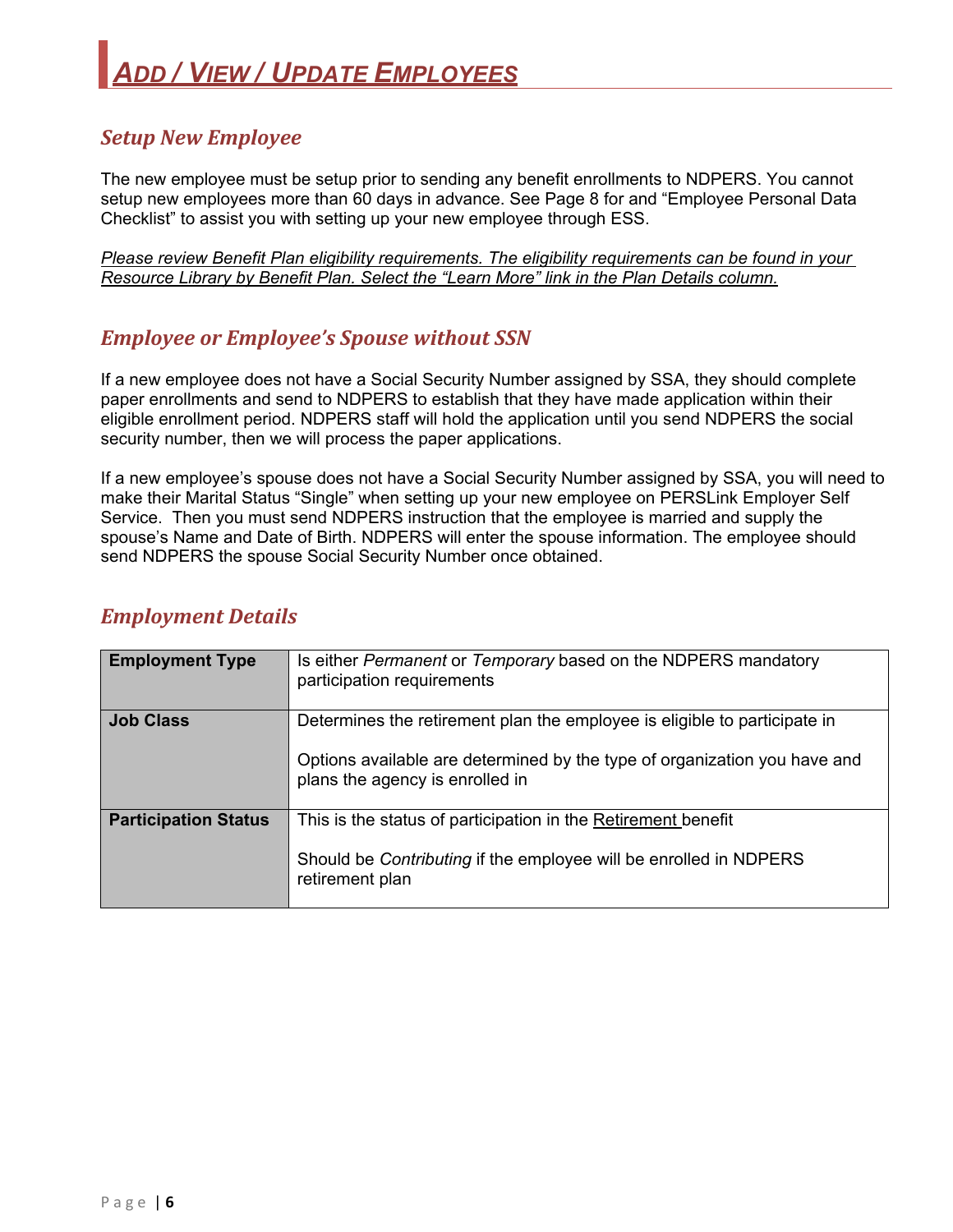## *Memorandums of Understanding for Temporary Employees*

If you have a temporary employee that will not be participating in the retirement, health or life insurance plans, they will need to complete the necessary waiver forms. Refer to your Resource Library for instructions.

However, NDPERS has adopted two "Memorandums of Understanding" that an employer may file with NDPERS. This is to provide that if a temporary employee is waiving their rights to enroll in the retirement plan, health and life insurance plans, then the employer will not need to submit an online "Setup New Employee" request.

The two "Memorandums of Understanding" are located in ESS Forms directory under Employer Forms. There is one for the retirement plan and one for the group insurance plans. Print and complete the employer name in the body of the memorandum, obtain the signature of the Executive Personnel/Contracting Authority, retain a copy, and submit to NDPERS.

### *Processing Paper Forms*

NDPERS will continue to process paper forms that we receive from any employee. Any paper enrollment forms that you have now or receive in the future should be entered into your payroll system. It's possible that you may receive a form for the same change that you are seeing on the benefit enrollment report that you run in ESS. If there is a discrepancy between the form and the benefit enrollment report, you can contact NDPERS to verify the most current enrollment on file.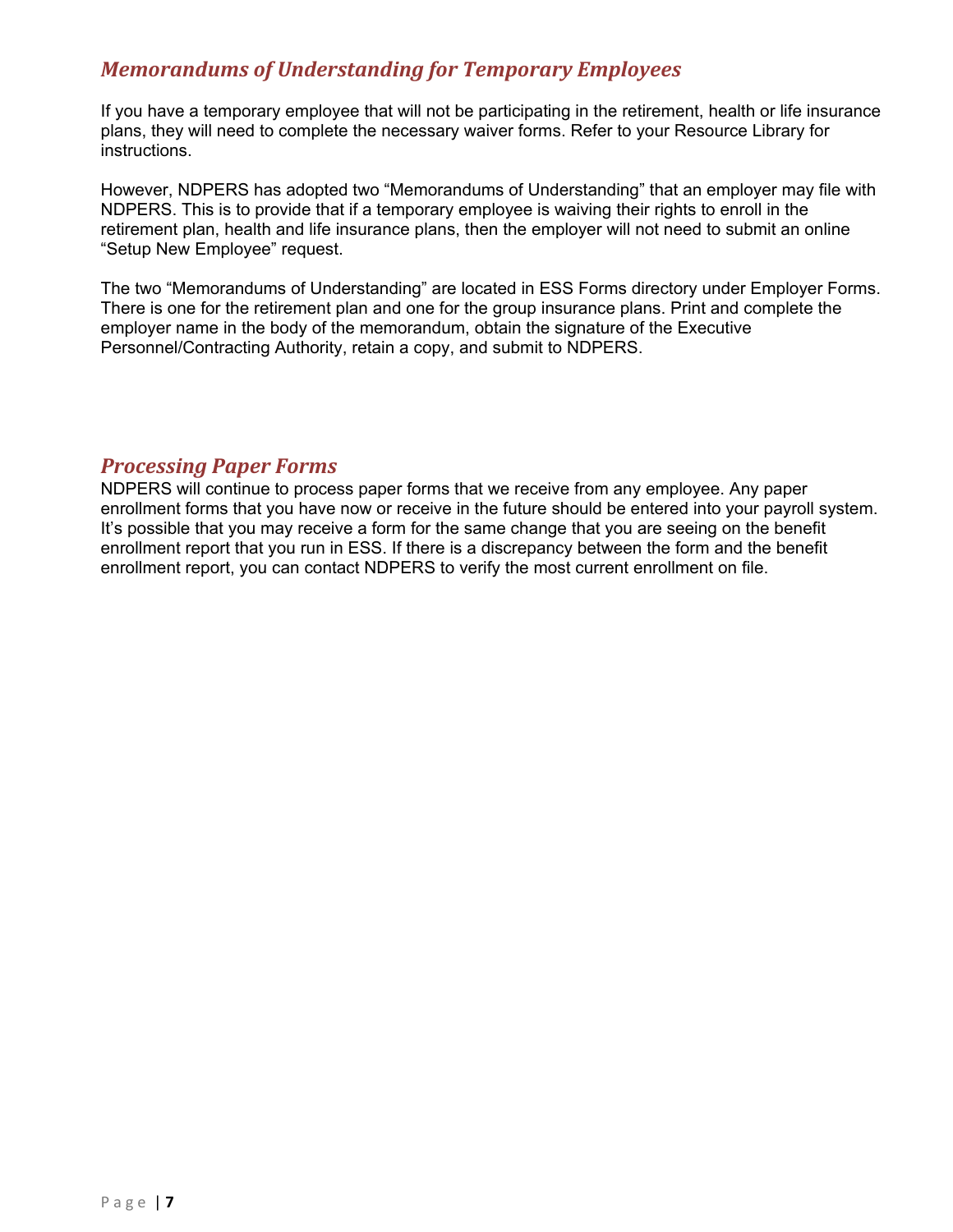## *Employee Personal Data Checklist*

\*In compliance with the Federal Privacy Act of 1974, the disclosure of the individual's social security number is mandatory pursuant to 26 U.S.C. Section 3402. The individual's social security number will be used for tax reporting and as an identification number.

| <b>Person</b>     | <b>Item</b>                                                       | <b>Data</b>    |
|-------------------|-------------------------------------------------------------------|----------------|
| <b>Employee</b>   | Name (First, Middle, Last)                                        |                |
|                   | Date of Birth                                                     |                |
|                   |                                                                   |                |
|                   | Gender                                                            |                |
|                   | <b>Marital Status</b>                                             |                |
|                   | <b>Social Security Number*</b>                                    |                |
|                   | <b>Home Address</b>                                               | <b>Address</b> |
|                   |                                                                   | <b>City</b>    |
|                   |                                                                   | <b>State</b>   |
|                   |                                                                   | Zip Code +4    |
|                   | <b>Telephone Numbers</b>                                          | Home           |
|                   | (A home or work phone is required)                                | <b>Work</b>    |
|                   |                                                                   | Cell           |
|                   | <b>E-Mail Address</b>                                             |                |
| <b>Spouse</b>     | Name (First, Middle, Last)                                        |                |
|                   | <b>Social Security Number*</b>                                    |                |
|                   | <b>Spouse Date of Birth</b>                                       |                |
|                   | <b>Spouse Gender</b>                                              |                |
| <b>Employment</b> | <b>Date of Hire</b>                                               |                |
|                   | <b>Job Class</b>                                                  |                |
|                   | <b>Employment Type</b><br>(Perm or Temp)                          |                |
|                   | <b>Participation Status</b><br>(Contributing or Non-Contributing) |                |
|                   | Is employee hourly?                                               |                |
|                   | Seasonal?<br>(6,7,8,9,10, or 11 months)                           |                |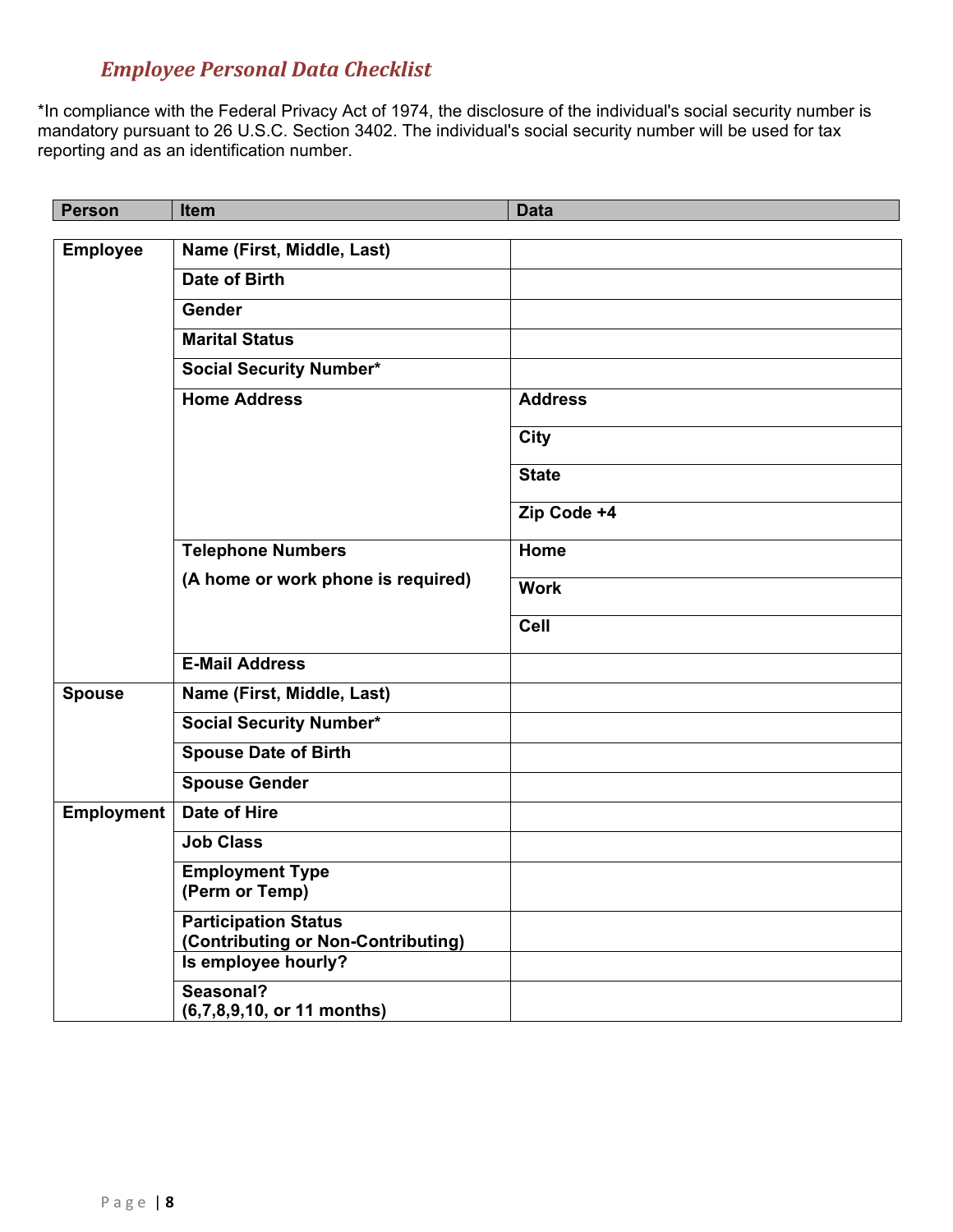## *Obtaining Employee's PERSLink ID*

- *1.* After submitting a "New Employee" request through ESS, NDPERS will mail the new employee's PERSLink ID to their home address. The correspondence should arrive approximately 3-5 business days after you submit the request.
- *2.* If you would like to obtain the PERSLink ID sooner, you can obtain it by logging into NDPERS Employer Self Service and viewing it one of the following ways:
	- a. The new employee's PERSLink ID is contained within the Message sent to the Message Board on your *Dashboard.* Example: "Employment for First Name Last Name PERSLink ID is successfully posted. Please have employee enroll in the benefit plans through MSS"

or

- b. Navigate to the *Employees* menu option
	- *i.* Select the submenu *View/Update Employees* 
		- 1. Enter any one of the following search parameters:
			- a. Employee's Last Four Digits of SSN, Last Name, or First Name then select the Search button to display results. The employee's PERSlink ID is listed in the PERSlink ID column
		- 2. Select the employee from the search results and select the "Welcome Letter" Button. A popup window will display with the "Welcome Member" letter. Select the "Generate" button. Once generated, select the *View*  Button. This will produce a Welcome Letter you may distribute to the employee. The letter contains their PERSlink ID and a Member Self Service Guide.

## *Enrolling Employees in the Other 457/403(b) Plan*

If employers report:

 Monthly or semi-monthly> always enter the pay period start date effective the first day of the month and amount that will be deducted per pay period.

 Bi-weekly> always enter the pay period start date correlating with the first day of the pay period and amount that will be deducted per pay period.

 $\circ$  Please note, for employees that are paid bi-weekly, but the employer reports monthly, use the first day of the month and the combined amount withheld from each pay check.

## *Update Employee Address*

An employee can update their address using Member Self Service (MSS). However, you may also update an employee's address through *View / Update Employee*.

*Please note:* State employees on Central Payroll who need to update their address will be redirected to PeopleSoft to make the necessary changes.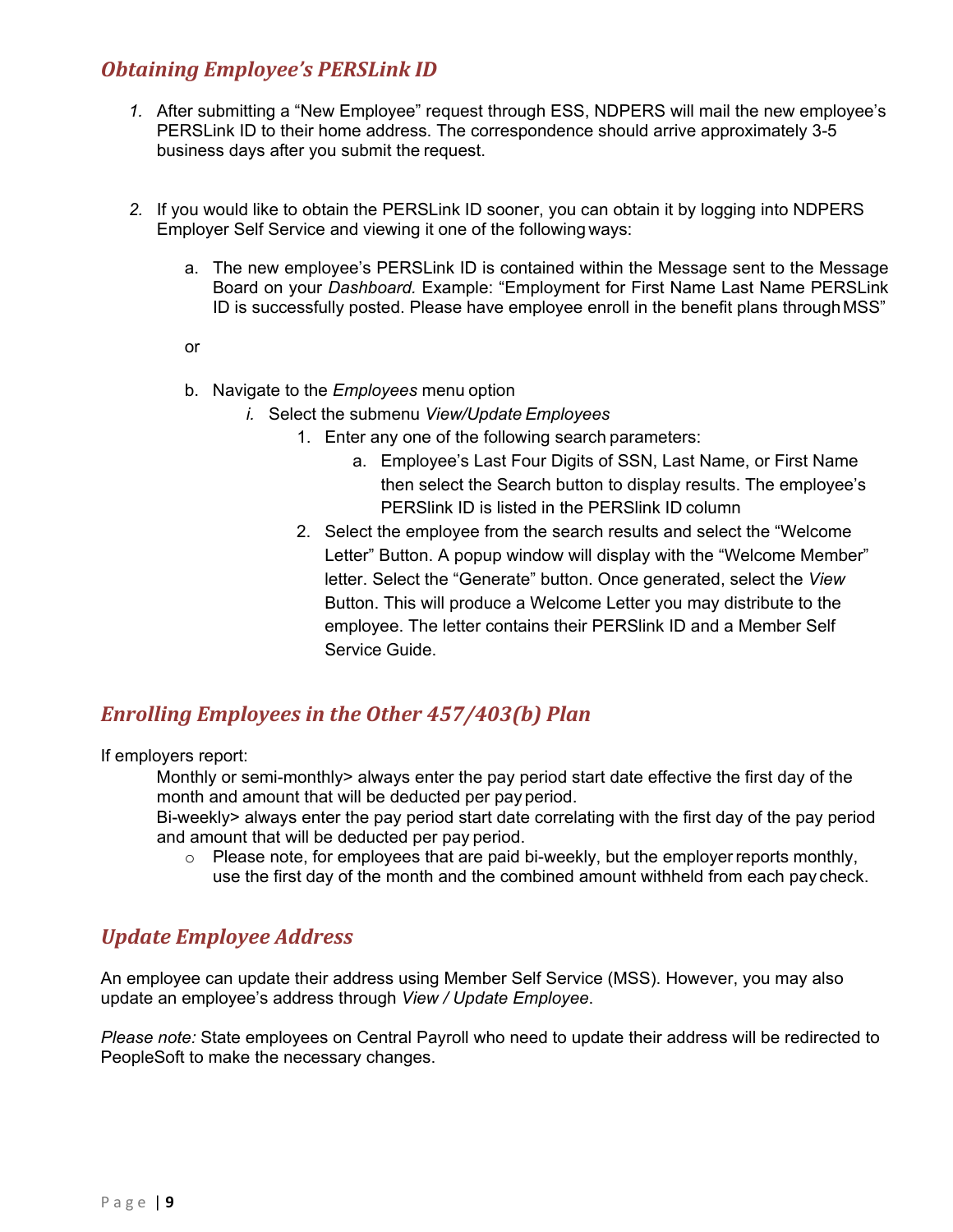## *View Employee Details*

You are also able to view an employee's demographics, employment information and the benefit plans they are enrolled in.

## *Employment Status Changes*

An employee's status of employment must be updated on ESS for the following changes:

| <b>Termination of Employment</b>                                  | Terminations of employment cannot be submitted six (6)<br>months or more prior to date of termination                                                                                                                                         |
|-------------------------------------------------------------------|-----------------------------------------------------------------------------------------------------------------------------------------------------------------------------------------------------------------------------------------------|
| <b>Leave of Absences:</b><br><b>Leave of Absence</b>              | You can submit a Leave of Absence no more than 7 days                                                                                                                                                                                         |
| Leave without pay (LWOP)                                          | before leave begins                                                                                                                                                                                                                           |
| <b>Leave of Absence - Military</b>                                | You can submit a Military Leave of Absence no more than<br>31 days before leave begins                                                                                                                                                        |
| <b>Return from Leave of Absence</b>                               | Enter the date of return once employee comes back to<br>work                                                                                                                                                                                  |
| <b>Leave of Absence - Recertification</b>                         | If an employee's leave of absence lasts for 12 months or<br>more, you will need to recertify the leave of absence. If<br>employee has left employment, you will need to terminate<br>the employee's employment                                |
| <b>Employment Changes:</b>                                        |                                                                                                                                                                                                                                               |
| <b>Job Class</b>                                                  | Helps determine the retirement plan that the employee is<br>eligible to participate in                                                                                                                                                        |
|                                                                   | Options available are determined by the type of<br>organization you have and plans the agency is enrolled in                                                                                                                                  |
| <b>Employment Type</b><br>(Temporary or Permanent)                | Determined by eligibility which is based on the NDPERS<br>mandatory participation requirements                                                                                                                                                |
|                                                                   | Refer to the Decision Tree on NDPERS website (under<br>Employer Resources then Memos and Webinars) or under<br>the specific plan under the Resource Library in ESS for<br>eligibility                                                         |
|                                                                   | Please note that an organization's definition of Permanent<br>or Temporary may not be the same as NDPERS and is<br>important to understand the differences.                                                                                   |
| <b>Participation Status</b><br>(Contributing or Non-Contributing) | Determined by eligibility which is based on the NDPERS<br>mandatory participation requirements.                                                                                                                                               |
|                                                                   | An employee meeting mandatory participation<br>requirements must be Contributing. Employees who do<br>not meet the mandatory participation requirements have<br>the option to participate (contribute) or not participate (not<br>contribute) |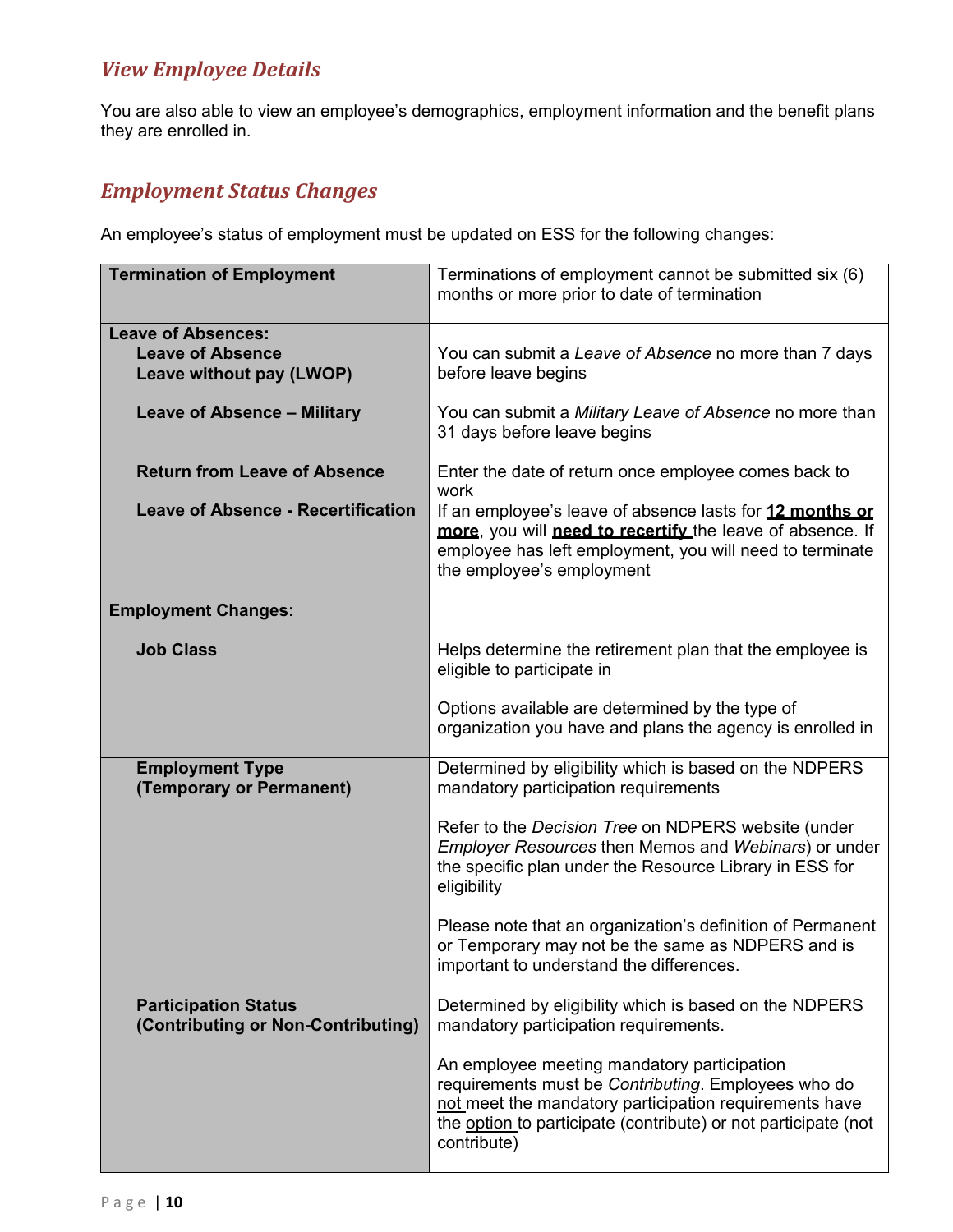| <b>Hourly</b>   | Indicated by Yes (for hourly) or No (not hourly)                                                                                                                               |
|-----------------|--------------------------------------------------------------------------------------------------------------------------------------------------------------------------------|
| <b>Seasonal</b> | <b>Seasonal</b> options list 6 months up to 11 months                                                                                                                          |
|                 | If employee is a seasonal employee who is paid over a<br>longer time period, enter the seasonal number of months<br>of work, <b>not</b> the number of months of the pay terms. |
|                 | Example: Employee is a Seasonal employee who works<br>9 months but is paid over 12 months. Enter "9 Months" as<br>the Seasonal status, not 12 Months                           |

## *Transferring Employees from another NDPERS Participating Agency*

If you have a new employee that transferred from another NDPERS participating employer, do NOT complete the online "Setup New Employee" request. Both your agency and the previous agency need to send to NDPERS a jointly completed "Notice of Transfer SFN 53706". The form is located under "Forms" on your left side menu.

 If the new employer knows that the new employee did not have a benefit plan through the previous employer, the employee should use MSS to enroll in their benefit plans.

For example, a transfer from a Political Subdivision (who only had NDPERS Retirement Plan) to a State Agency – the new employee should enroll in the Insurances, EAP, FlexComp and Deferred Comp through MSS.

 If Notice of Transfer SFN 53706 is completed and returned to NDPERS, then the agency that the person is transferring to does not need to set up the employee record through ESS. NDPERS will enter the transfer into PERSLink and make sure that all the benefits that the employee is currently enrolled in are transferred as well.

 If Notice of Transfer SFN 53706 is not completed because you are not aware that the employee is a transfer, then you need to set up new employee through ESS.

 A Notice of Transfer SFN 53706 must be completed when the time period from the Termination Date of the former employment to the Start Date of the new employment is **less than 31 days**.

*Please Note:* If the time period is **greater than 31 days**, then employee has terminated employment and will need to complete **new** benefit enrollments.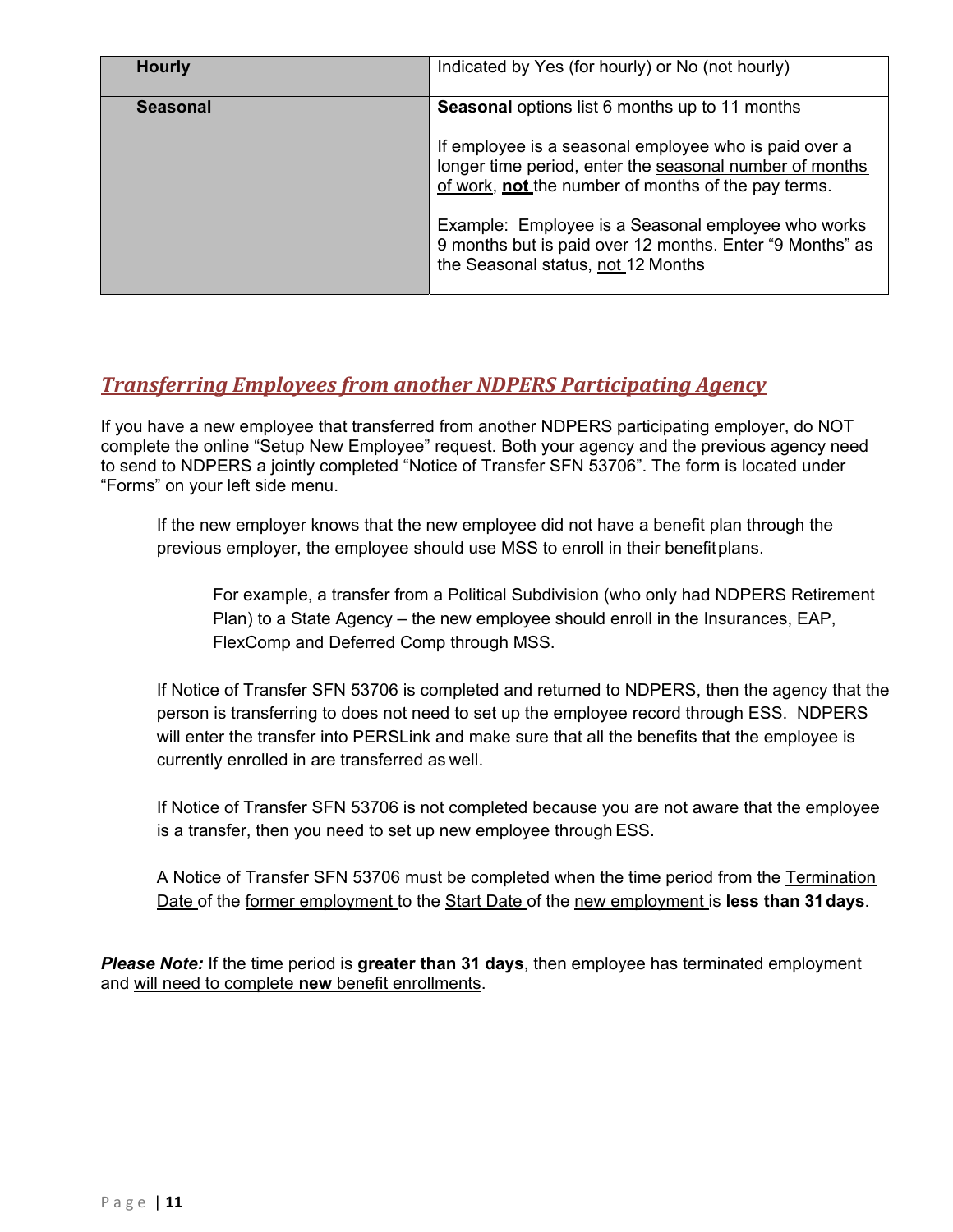## *Terminate Employment*

**IMPORTANT!! DO NOT TERMINATE** an employee if they are **still employed** with your agency, but only changing status to Non-Contributing.

For Example:

An employee whose position has changed to a Temp, optional participation position and the employee is no longer going to contribute/participate to the retirement plan.

Remember, in these situations, they are still employed with the organization – it is only their status that is changing. Additionally, terminating an employee versus just updating their status can result in unintentional, adverse effects to the employee*.* 

#### **Is employee going from NDPERS retirement to TFFR or TIAA?** *(This question is specific ONLY to schools and higher ed)*

| <b>No</b>  | Continue with the remaining termination questions                                         |
|------------|-------------------------------------------------------------------------------------------|
| <b>Yes</b> | The system will redirect you to update the employee status to NON-CONTRIBUTING<br>instead |

**Last Date of Service with Agency** -This date cannot be greater than 6 (six) months from the current date.

**Date of Last Regular Paycheck** is a payroll check for regular hours excluding overtime and lump sum payments of annual/personal or sick leave and must be reported according to the employer's regular pay period schedule. Final wages cannot be reported early outside the regular pay cycle, but need to be paid and reported to NDPERS when the regular paycheck would have occurred.

**Last Month on Employer's Insurance Billing (Month & Year):** If the terminating employee participates in a NDPERS insurance plan, the last month on Employer's Insurance Billing is the last month premiums will be paid by your agency or the employee. **Insurance continues through the month following the Last Date of Service with Agency.** 

**Last Reporting Month for Retirement Contributions** - If the terminating employee participates in the NDPERS retirement plan, the Last Reporting Month for Retirement Contributions will be the last month you will report employee's FINAL retirement contributions.

**Is this a Faculty member for Retirement Contributions?** *(This question is specific ONLY to employees of schools and higher ed who are enrolled in the Health plan). Select Yes or No.*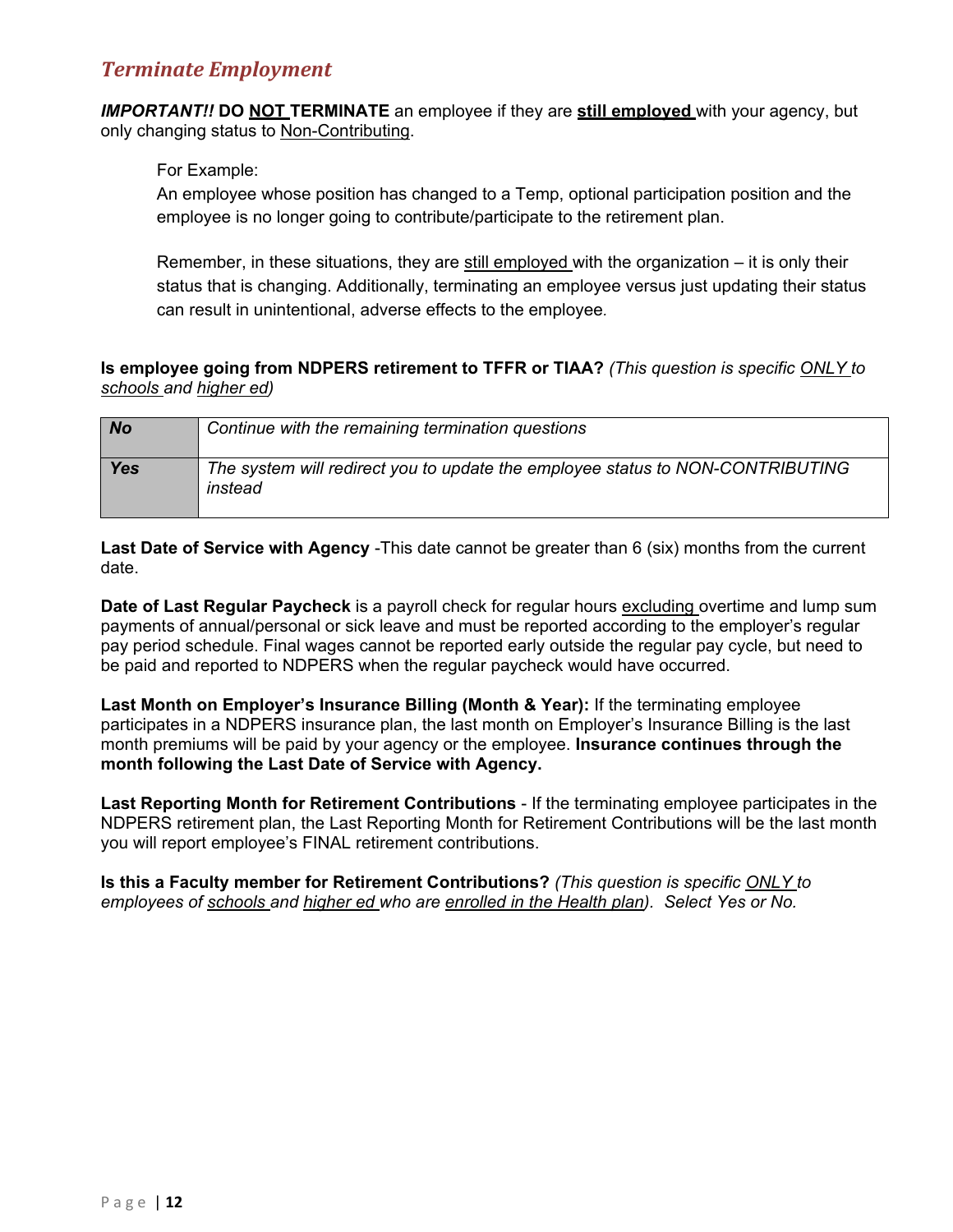## *View Pending Employee Requests*

You can view employer requests submitted to setup new employees or update employee statuses that are "Under NDPERS Review" or "Rejected" status for additional information via one of several navigation routes:

| <b>Home Page</b> | <b>Click View Pending New Employee Requests</b>                                    |
|------------------|------------------------------------------------------------------------------------|
|                  | <b>Click Pending Employee Change Requests</b>                                      |
|                  | Click Add, View or Update Employees then selecting View Pending<br><b>Requests</b> |
| Left side menu   | Click Employees then select View Pending Requests                                  |

### **Report a Death**

You can use ESS to report the death of an employee. If you need to report the death of a spouse or dependent, you will need to contact the member service unit at NDPERS. "Report a Death" is found on the Left Side Menu.

Please note that you will need the following information:

Date of Death Date of Last Paycheck (or if this has not occurred yet, what the Date of Last Paycheck will be) Last Reporting Month for Retirement Contributions Contact information (Name, Address, City, State, Zip, Phone Number)

You can also view the "History" of your submitted requests.

#### **Deductions on Final Paycheck for Deceased Employee**

Final paychecks for a deceased employee require additional attention to the deductions for NDPERS members. Here are the guidelines for what to do with NDPERS deductions on an active employee's last paycheck when termination is due to death.

**Retirement** - Deduction for retirement contributions should be taken if the check is for reporting month that includes the date of death.

**Deferred Compensation** – As long as there is a check, a deduction should be taken.

**Health, Dental & Vision** – If employee has a single plan, coverage ends on the last day of the month that death occurred, so deduction would not be taken. If employee has covered dependents, then the coverage needs to continue into the following month, so the deduction would be taken.

**Life Insurance** – Coverage ends the last day of month that the death occurred, so no deduction would be taken on the last check.

**EAP** – Coverage ends the month following date of death, so this deduction needs to be taken. EAP can be used by all members of the household; marital/dependent is not applicable.

**Flex** – Coverage ends the last day of month that the death occurred so no deduction should be taken from the last check.

**Service Purchase** – Service purchase ends as of date of death, so no further payments can be received. Deduction should not be taken.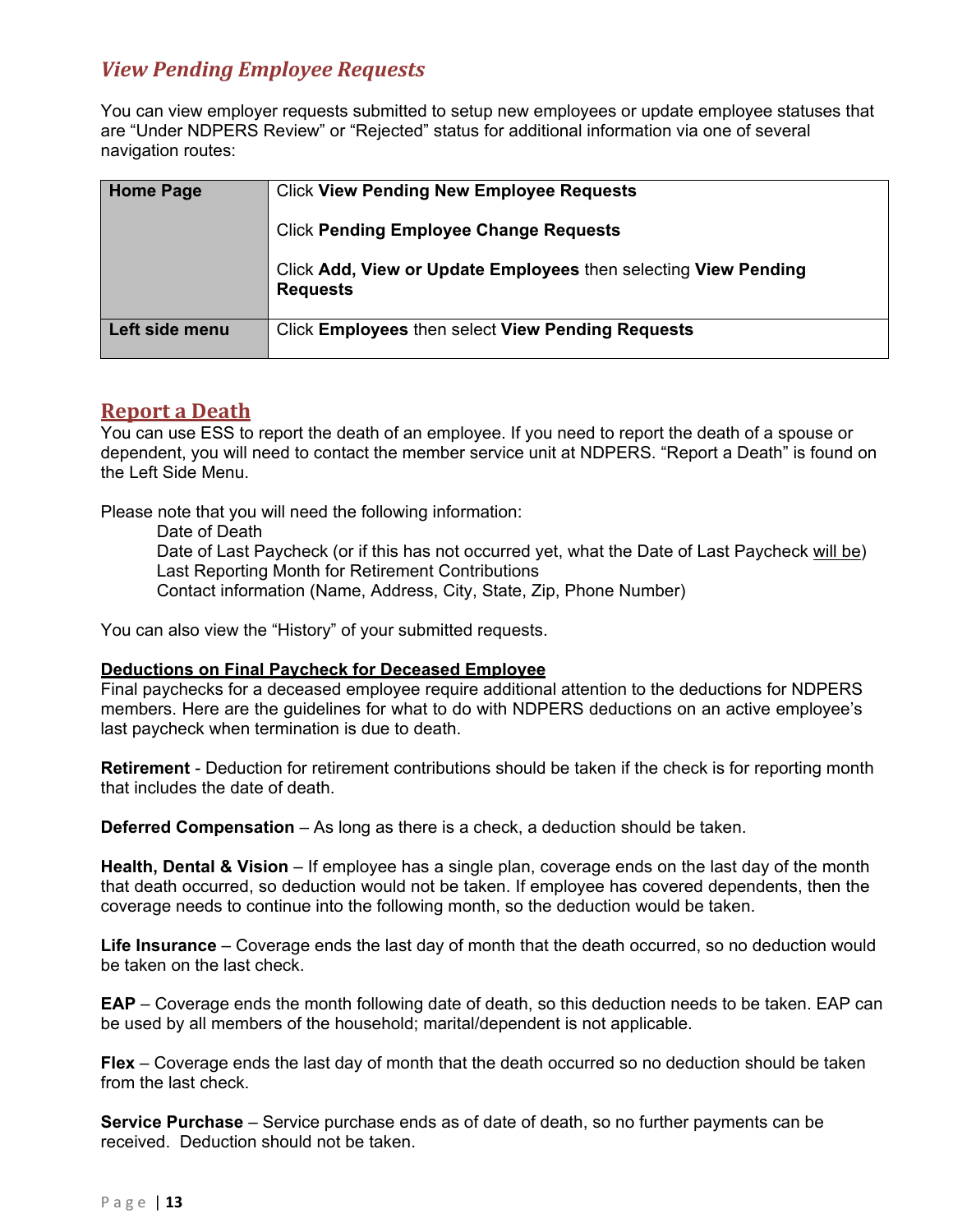The Benefit Enrollment Report provides you with new benefit enrollments, changes to current benefit enrollments and termination of benefits.

- 1. Log into your Employer Self Service
- 2. Navigate to the "Benefit Enrollment Report" menu option on your Homepage
- 3. Select the "Generate" button
	- a. Print your generated report
	- b. Update your Payroll Records based on the Report
	- c. Keep a copy of employee's individual benefit report in their personnel file

You will receive the following message when generating your ESS Benefit Enrollment Report if there are no new benefit enrollment changes since the last time the report has been generated by you or another authorized agent.

No benefit enrollment changes have been made since you last ran the report.

Generated Benefit Enrollment Reports remain on ESS for 6 months from the date generated.

#### **Deferred Comp Benefit Enrollment**

The Deferred Compensation start date on the employee's enrollment and on the ESS Benefit Enrollment Report is the **pay period begin date**.

For PeopleSoft base benefits entry you use the date on the report as the deduction and coverage begin dates.

For example: Employee A's deferred compensation start date indicated is 3/1/2020 for \$25.00. If the deduction is not automatically uploaded through the benefit enrollment outbound file, you will need to enter a new savings plan line with a deduction and coverage begin date of 3/1/2020.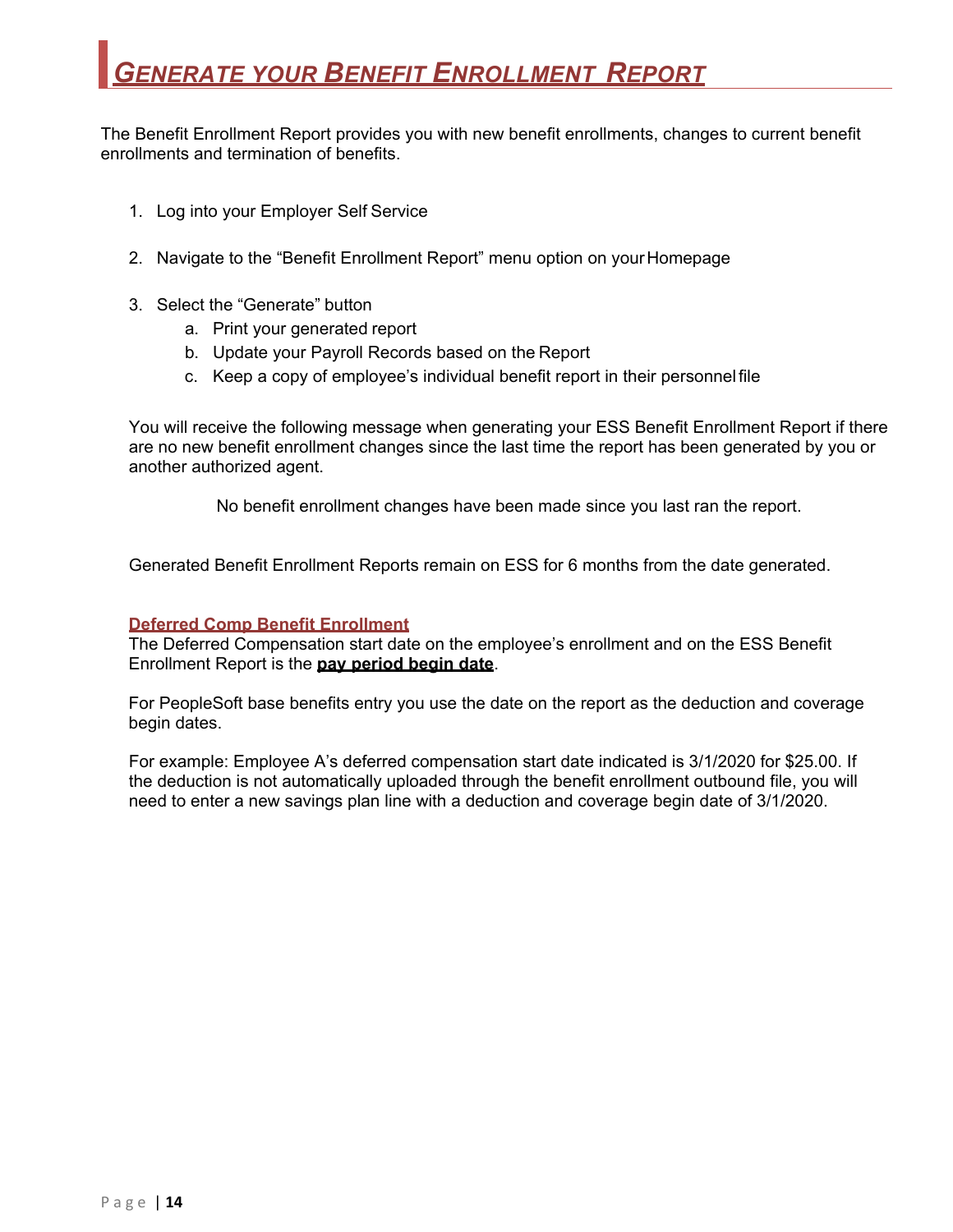## *PAYROLL REPORTING*

\*\*\*In addition to this section on Payroll Reporting, please refer to **Appendix A - Payroll Reporting Procedures** grouped by specific Benefit Plan.

## *DUE DATES FOR PAYROLL REPORTS:*

## *Retirement Contributions and Wage Reporting*

Retirement contributions should be reported and paid by the 15th of each month to avoid interest charges. NDCC 54-52-06(2) provides the authority for our office to charge employers a penalty for noncompliance with the Board's established wage reporting or payroll process requirements.

## *Insurance Billing*

Insurance billings run on the  $2<sup>nd</sup>$  working day of the month and payment is due by the 15<sup>th</sup> of each month. NDCC 54-52.1-06(4) provides the authority for our office to charge employers a penalty for not remitting payment to our office by the 15<sup>th</sup> of the month.

## *Deferred Compensation Contribution Reporting*

Deferred Compensation should be reported upon completion of payroll and payments sent in soon after the report is validated. Our goal as employers is to remit funds to investment Providers on the employee's behalf in a timely manner.

## *Service Purchase Reporting*

Service Purchase contributions should be reported upon completion of payroll and payments sent in soon after the report is validated.

## *HOW TO SUBMIT A PAYROLL REPORT:*

There are two (2) ways that payroll reports can be submitted…….

## *Create Payroll Report*

**Please Note:** All Insurance reports are created by NDPERS and cannot be created by employers.

To create a payroll report for Retirement, Deferred Comp, or Service Purchases, you can navigate one of the following ways:

| <b>Home Screen</b> | Under Payroll Reporting, click on Create, View, or Update Payroll<br>Reports and then select Create Payroll Report                                                          |
|--------------------|-----------------------------------------------------------------------------------------------------------------------------------------------------------------------------|
| Left side menu     | Click on Payroll Reporting and select Create Payroll Report<br>Click on Reports and select Payroll Reporting from the list of reports, then<br>select Create Payroll Report |

Also refer to **Quick Steps for Creating Payroll Reports** in the *Resource Library* for additional instructions if needed on how to create each type of report (Regular, Adjustment, Bonus/Retro) for each specific benefit

After you select your options for creating your payroll report, the system will then display a data-entry template in which you can enter or modify the required information more efficiently. **Please note:** This is strictly a tool to enter your required information to help speed up entry wage and contribution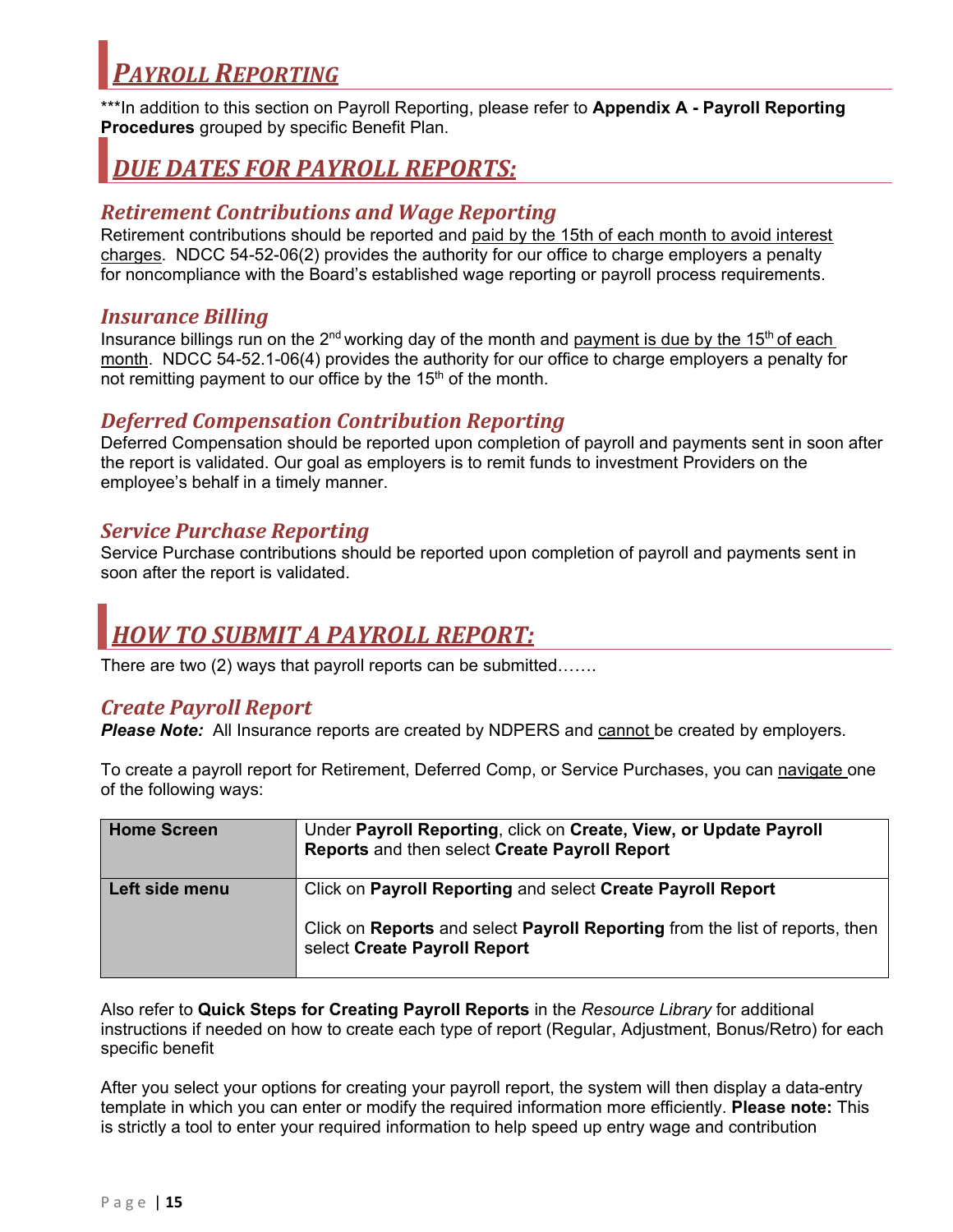information. If you need to make any other changes or add notes on any of the details, you will need to create the report first, open it up, then modify it or add notes.

## *Upload Payroll Files*

**Please Note:** All Insurance reports are created by NDPERS and cannot be created by employers.

To upload a payroll report for Retirement, Deferred Comp, or Service Purchases, you can navigate one of the following ways:

| <b>Home Screen</b> | Under Payroll Reporting, click on Upload Payroll Files |
|--------------------|--------------------------------------------------------|
| Left side menu     | <b>Click on Upload Payroll Files</b>                   |

Once in the *Upload Files* screen, simply select the correct *File Type* (for either Retirement, Deferred Comp, or Service Purchases), *Browse* for your payroll file, and then click *Upload File*. It's that easy.

# *HOW TO VIEW OR SEARCH FOR PAYROLL REPORTS OR DETAILS:*

### *View Payroll Reports*

There are several different ways to view payroll reports or to enter criteria to bring up specific reports :

| Home screen    | Click on Create, View, or Update Payroll Reports then select View Payroll<br>Reports.                                 |
|----------------|-----------------------------------------------------------------------------------------------------------------------|
|                | Click on View Payroll Reports Requiring Action for payroll reports needing<br>to be reviewed or that require payment. |
| Left side menu | Click on Payroll Reporting then select View Payroll Reports                                                           |
| <b>Reports</b> | Click on Reports then click on Payroll Reporting and select View Payroll<br><b>Reports</b>                            |

**Comments or notes**: To add any comments to the report or to any payroll details, you must first wait until the report has been created. There is no place on Create Payroll Report *template* or on the upload file to add these. Once the Report ID has been established, then you are able to add comments in the 'comments' field. After comments have been added, remember to SAVE.

**Ignoring Payroll Details or Payroll Reports:** If you are ignoring a payroll detail, add your comments in the 'comments' section and SAVE them **before** you ignore the detail. Do the same if you are ignoring the entire report.

**Rounding Differences:** Please refer to *Appendix A–Payroll Reporting Procedures–Retirement Plan* then *Payroll Report Maintenance fields and descriptions* for a description.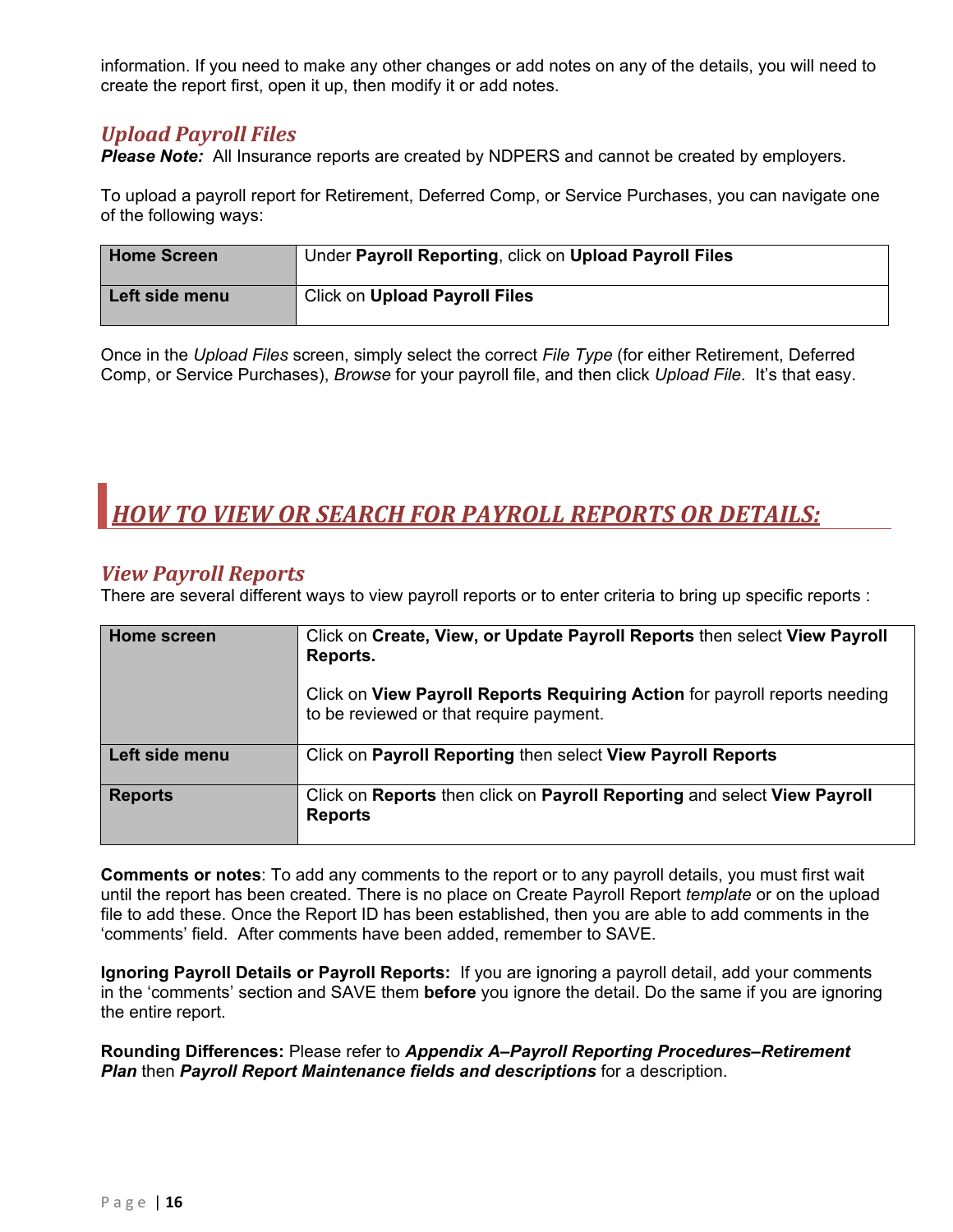## *Search Payroll Details*

This option on the Payroll Reporting screen allows you to view the payroll details of a report.

You can view details by navigating one of the following ways:

| <b>Home Page</b> | Under Payroll Reporting, click Create, View or Update Payroll Reports,<br>then select Search Payroll Details. You can enter the Perslink ID, for<br>example, to see all of the payroll that was submitted to NDPERS for that<br>employee regardless of status. Or,                                                                                                                                                                               |
|------------------|--------------------------------------------------------------------------------------------------------------------------------------------------------------------------------------------------------------------------------------------------------------------------------------------------------------------------------------------------------------------------------------------------------------------------------------------------|
|                  | Under Payroll Reporting, click Create, View or Update Payroll Reports,<br>then select View Payroll Reports. Search for the report you want to view<br>details for and open it. You can see all of the details for the report by either<br>Exporting all of the details using the Export to Excel button at the top of the<br>report, or you can scroll down within the report and click on the Status links<br>to bring up the details that way. |
| Left side menu   | Click on Payroll Reporting then select Search Payroll Details, Or                                                                                                                                                                                                                                                                                                                                                                                |
|                  | Click on Payroll Reporting then select View Payroll Reports, search for<br>the report you want to view the details for, and open it up. Click the Export<br>to Excel button at the top to view all details or scroll down to the Status links<br>to bring up the details that way                                                                                                                                                                |
| <b>Reports</b>   | After clicking on <b>Reports</b> , select <b>Payroll Reporting</b> from the list of reports,<br>then select Search Payroll Details, Or                                                                                                                                                                                                                                                                                                           |
|                  | After clicking on Reports, select View Payroll Reports, look for the report<br>you want to view the details for, and open it up. Click the Export to Excel<br>button at the top to view all details or scroll down to the Status links to bring<br>up the details that way                                                                                                                                                                       |

## *HOW TO INITIATE OR VIEW PAYMENTS FOR PAYROLL REPORTS*

## *Initiate Payment for Payroll Report (Unpaid Invoices)*

**Before** you can initiate a payment for a payroll report or view the remittance report, the following statuses must be displayed on the payroll report in order for the Debit ACH Request or Remittance Report buttons to appear:

| <b>Retirement</b>    | Posted |
|----------------------|--------|
| Insurance            | Posted |
| <b>Deferred Comp</b> | Valid  |
| Service Purchases    | Valid  |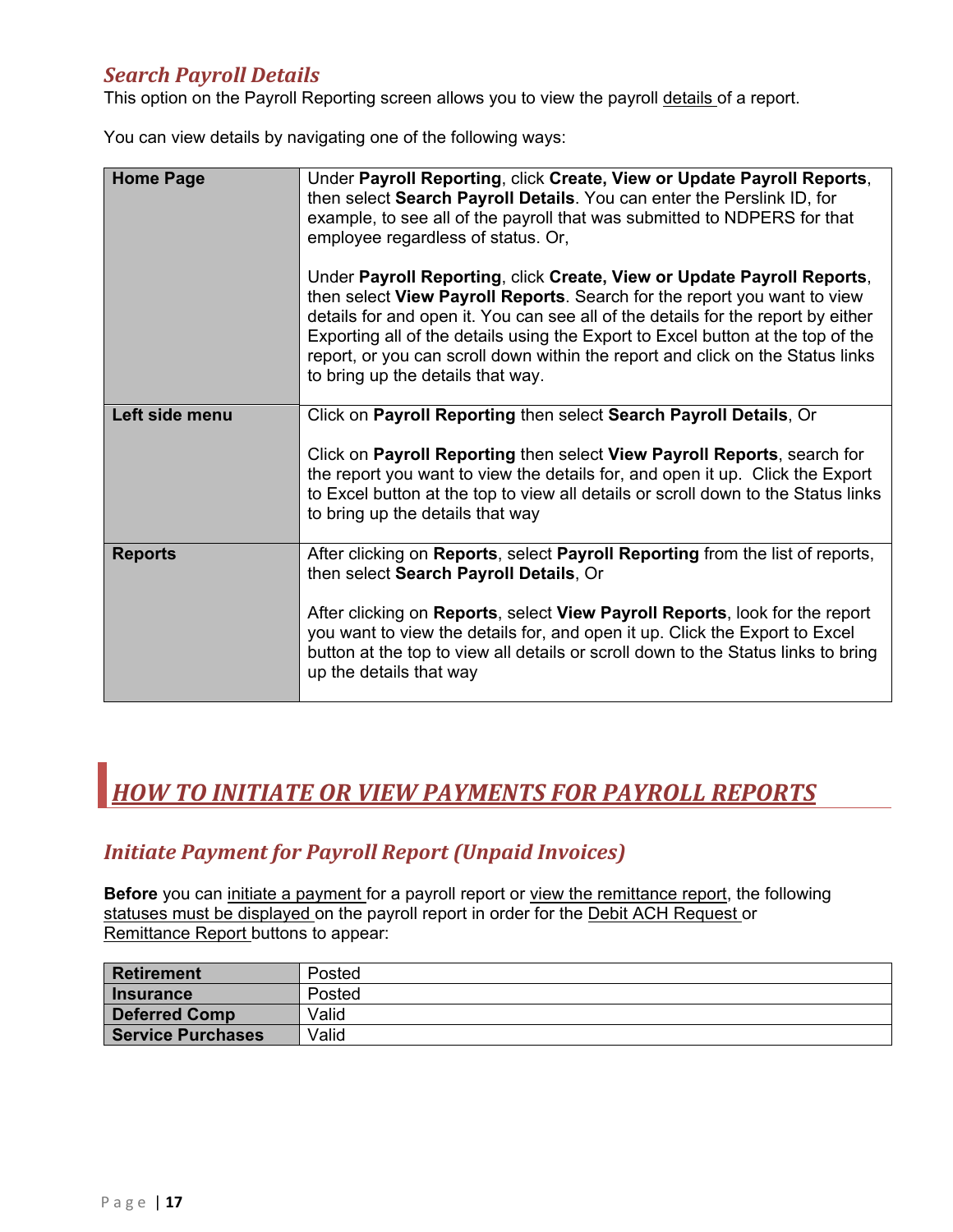Once these statuses display, you can initiate a payment for a payroll report by navigating to the report any one of these ways:

| <b>Home screen</b> | Under Payroll Reporting, click on View Payroll Reports Requiring               |
|--------------------|--------------------------------------------------------------------------------|
|                    | Action. This menu option displays reports that need to be reviewed or          |
|                    | reports that require payment. If there are any reports here to pay, it will be |
|                    | indicated with [NEW]. This is the quickest way to see reports needing          |
|                    | payment.                                                                       |
|                    | Another way to view reports that require payment is to click on Create,        |
|                    | View or Update Payroll Reports under Payroll Reporting then either             |
|                    | Click on Payroll Reports Requiring Action, Or                                  |
|                    | Click on View Payroll Reports then search by the Balancing Status              |
|                    | of Unbalanced AND/OR No Remittance                                             |
|                    |                                                                                |
| Left side menu     | Click on Payroll Reporting then select Payroll Reports Requiring Action,       |
|                    | <b>Or</b>                                                                      |
|                    | Click on Payroll Reporting then select View Payroll Reports and select         |
|                    | the benefit you want to pay. When the next screen displays, search by the      |
|                    | Balancing Status of Unbalanced AND/OR No Remittance                            |
|                    |                                                                                |
| <b>Reports</b>     | After clicking on Reports, click on the Payroll Reporting link then either     |
|                    | Select Payroll Reports Requiring Action, Or                                    |
|                    | Select View Payroll Reports and the benefit you want to pay, then              |
|                    | search by Balancing Status of Unbalanced AND/OR No Remittance                  |
|                    |                                                                                |

After navigating to the report you want to pay, in the middle of the screen you will find a button for the **Debit ACH Request** button and a button for the **Remittance Report.** 

**SUGGESTION:** Click the Remittance Report button first and print that out. The reason you may want to do this is because after the Debit ACH payment has been applied to the report, the Remittance Report will disappear because there is no longer any payment needed.

#### **You clicked the Remittance Report button but it is not displaying?**

If you click the Remittance Report button and the Remittance does not display, it could be due to three common scenarios:

- 1) Your pop-up blocker is enabled and you need to disable it and then press the "Remittance Report" button again
- 2) The remittance report automatically minimizes or goes behind your active screen. You need to minimize the screen you have active or you need to click on the remittance report on the task bar on your computer on the bottom of your screen
- 3) You may have gone through a recent software change or upgrade. You need to talk to your technology expert if you have problems printing your remittance report. If you do not have a technology expert, the IT department with NDPERS will attempt to assist you.

#### *Payment History*

Navigate to the *Left Side Menu* to view any current or past payments made to NDPERS.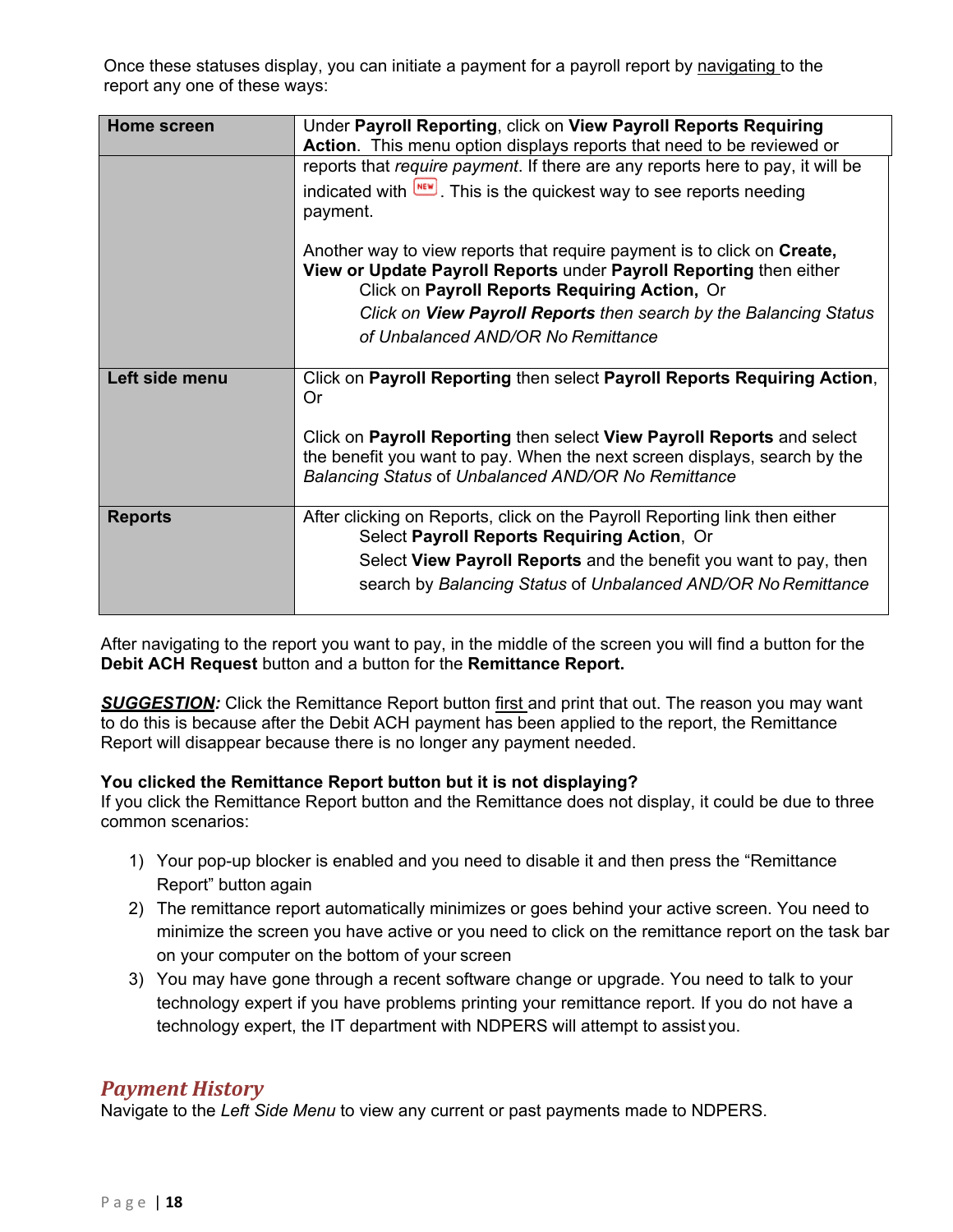## *Organization Profile*

View your organization's details/demographics, authorized agents or benefit plans and rates associated with them. You can navigate there the following ways:

| <b>Home Screen</b> | Under Organization Profile click View Organization Profile |
|--------------------|------------------------------------------------------------|
| Left side menu     | <b>Click on Organization Profile</b>                       |

Information included in the Organization Profile:

| <b>Organization Details</b>       | View the organization's address, phone, and employer type               |
|-----------------------------------|-------------------------------------------------------------------------|
|                                   |                                                                         |
|                                   | <b>Please note:</b> Only the Primary Authorized Agent can update        |
|                                   | agency's address, phone number, and fax number.                         |
|                                   |                                                                         |
| <b>Authorized Agents/Contacts</b> | View all authorized agents who currently have authorization to          |
|                                   | navigate and work in Employer Self Service or speak to NDPERS           |
|                                   | regarding payroll reports, employees, etc.                              |
|                                   |                                                                         |
|                                   | The link to the "Notice of Appointment of Authorized Agent or           |
|                                   | Contact SFN 17029" is located here for your convenience but it          |
|                                   | also located under Forms on the left side menu                          |
|                                   |                                                                         |
|                                   | Click on an individual's Contact ID link and view their contact         |
|                                   | details including the Roles and Plans they are associated with          |
|                                   |                                                                         |
| <b>Plans</b>                      | View all of the benefit plans your organization is participates in.     |
|                                   |                                                                         |
|                                   | Click on the specific benefit plan link to view the contribution rates, |
|                                   | insurance premiums and vendors                                          |
|                                   |                                                                         |

# *RESOURCES, FORMS, & UPLOADING DOCUMENTS/FORMS*

#### *Forms*

This directory is located on the Left side menu. Here you can find all Employer forms as well as Employee forms such as New Hire and Transfer forms, etc.

## *Upload Documents*

This is where you can safely and securely upload forms and other documentation *(except payroll reports)* directly to NDPERS and bypass emailing or faxing. This is located on the Left side menu.

## *Reports*

There are two ways to navigate to get to any report.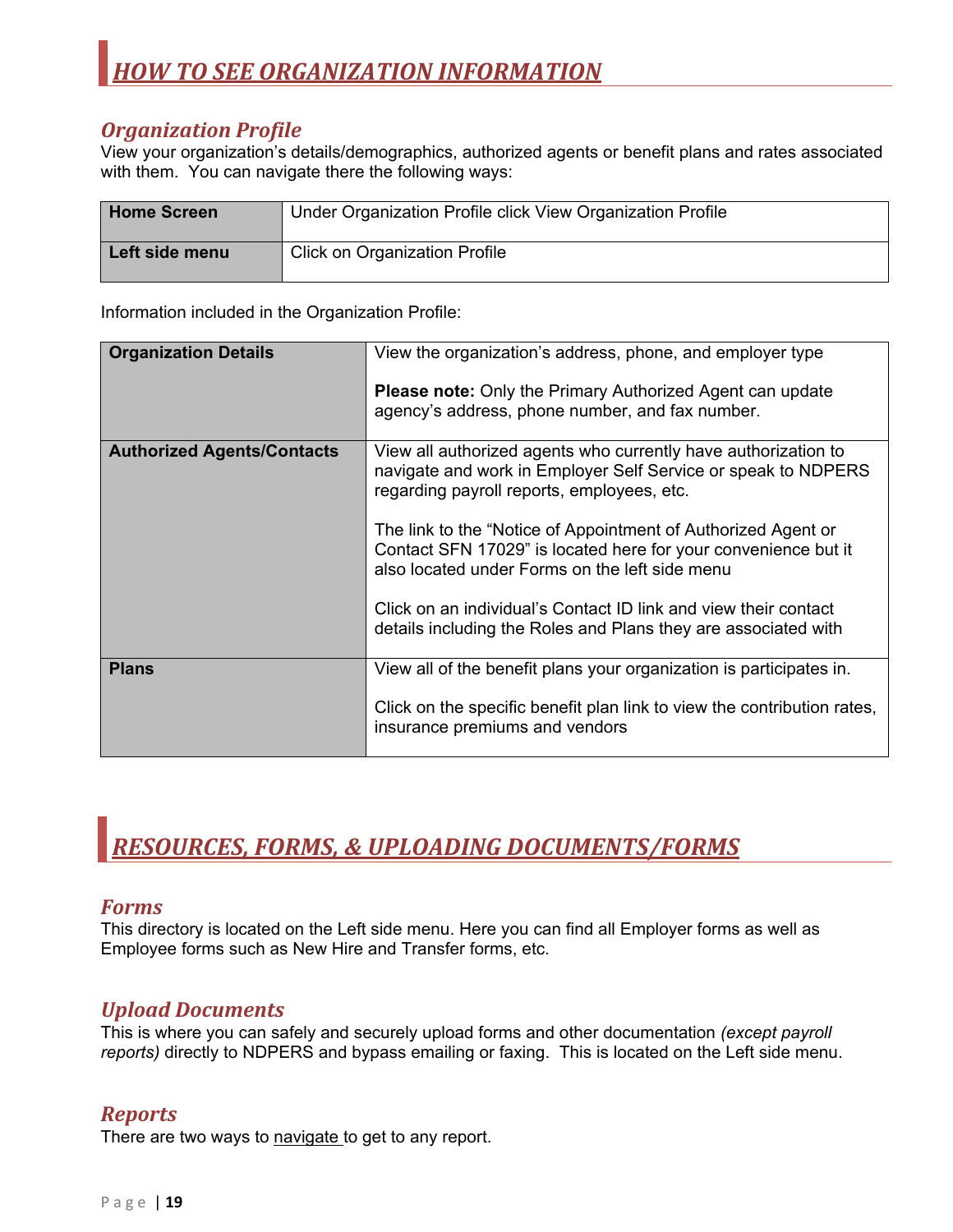| <b>Home Screen</b> | <b>Under Reports &amp; Resources click View Generate Benefit Enrollment</b><br>Report or click on Other Reports* (See information below for the types of<br>Reports listed under this option) |
|--------------------|-----------------------------------------------------------------------------------------------------------------------------------------------------------------------------------------------|
| Left side menu     | Click on Reports.* (See information below for the types of Reports listed<br>under this option)                                                                                               |

\*The following reports are available for you to generate:

| <b>Benefit Enrollment Report:</b> | Provides you with new benefit enrollments, changes to current<br>benefit enrollments, and termination benefits                                                                                                  |
|-----------------------------------|-----------------------------------------------------------------------------------------------------------------------------------------------------------------------------------------------------------------|
| Leave of Absence:                 | A listing of employees on a leave of absence                                                                                                                                                                    |
|                                   | Life Insurance Level of Coverage: A report of all employees who are enrolled in the Life Insurance<br>Plan and their levels of coverages                                                                        |
|                                   | <b>Missing Retirement Contributions:</b> A report of employees who are missing retirement contributions<br>and for which month(s)                                                                               |
|                                   | <b>Missing Retirement Enrollments:</b> A report of new employees who have not yet completed a<br>Retirement Enrollment through Member Self Service or submitted<br>a "Retirement Membership Election SFN 2561". |
| <b>Payroll Reporting:</b>         | Another navigation route to be able to create, view or update<br>payroll reports and details                                                                                                                    |

## *Training Opportunities*

This is found on the left side menu.

Periodically, NDPERS will sponsor a seminar for authorized agents to attend. To learn more about the Employer Conference and Authorized Agent training NDPERS offers please contact NDPERS at ndpersseminars@nd.gov

## *Resource Library*

This is found on the Left side menu.

The Resource Library is where you can view more information on Benefit Plans & Payroll Reporting information. Documents here can help you find answers to some of the questions you have or further information on benefit plans.

This library contains links to the following:

#### *Employer Reporting:*

- *2016-1 Payroll Reporting Avoid Common Mistakes that can affect your Employees' Retirement*
- *Creating Payroll Quick Steps Deferred Comp*
- *Creating Payroll Quick Steps RETIREMENT*
- *Creating Payroll Quick Steps Service Purchases Employer Self Service (ESS) Guide - this includes Payroll Reporting and Benefit Plan eligibility, enrollment periods, etc.*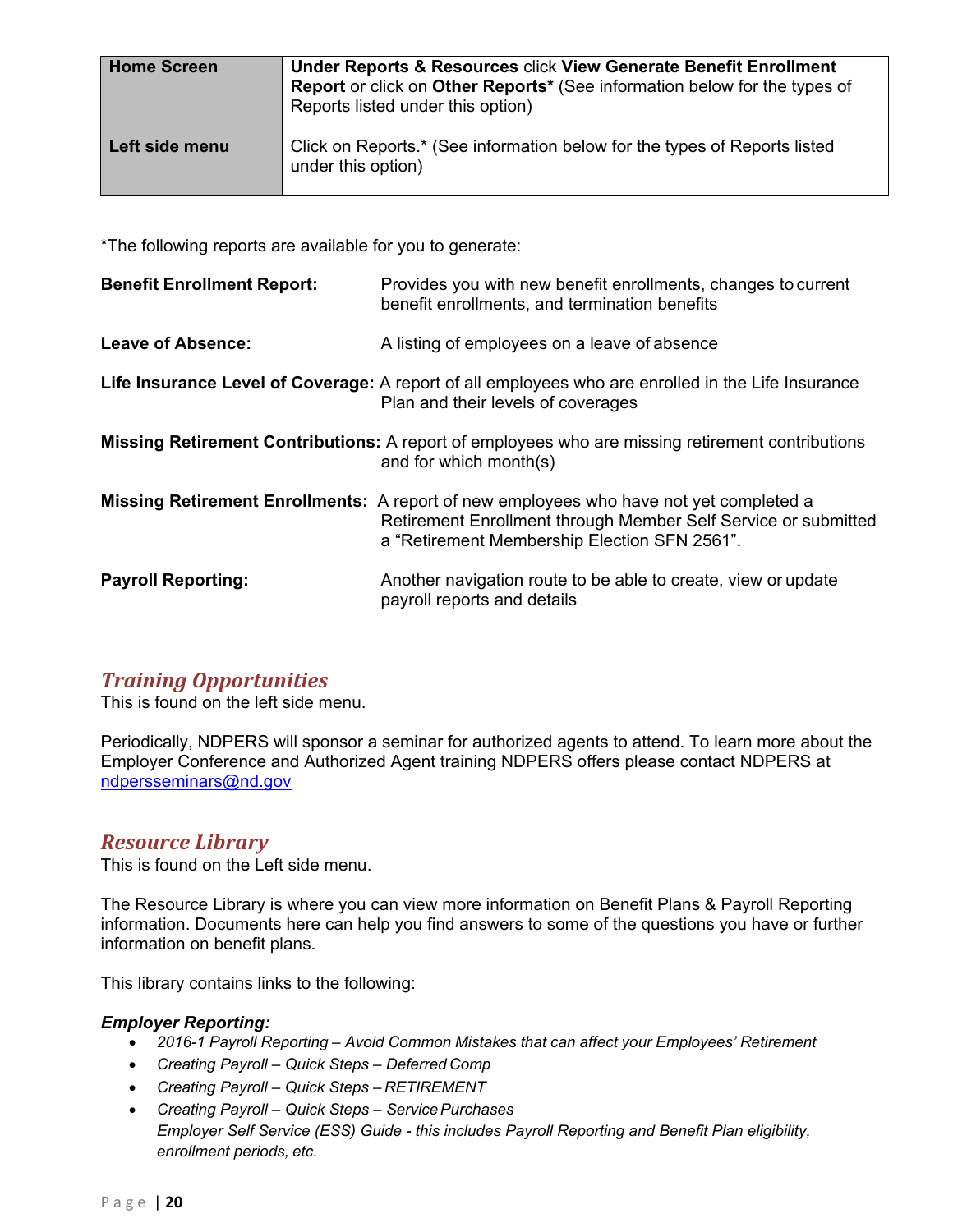*Insurance Plans* – handbooks for each insurance plan

*Retirement Plans* – handbooks for each retirement plan

*Deferred Comp* – handbook for Deferred Comp

As resources are added to your library, we will announce the updates in our email communications that periodically go to Authorized Agents.

## *HOW DO I REPORT A PROBLEM WITH MY PAYROLL REPORT, EMPLOYEE ISSUE OR OTHER QUESTIONS I HAVE?*

#### *Report a Problem*

Contact NDPERS by submitting a Contact Ticket with the description of the problem and contact information. "Report a Problem" is found on the Left Side Menu.

Based on the "Problem Type" and benefit, your request will be routed to the appropriate accounting staff member.

You will also be able to view the History of your submitted requests.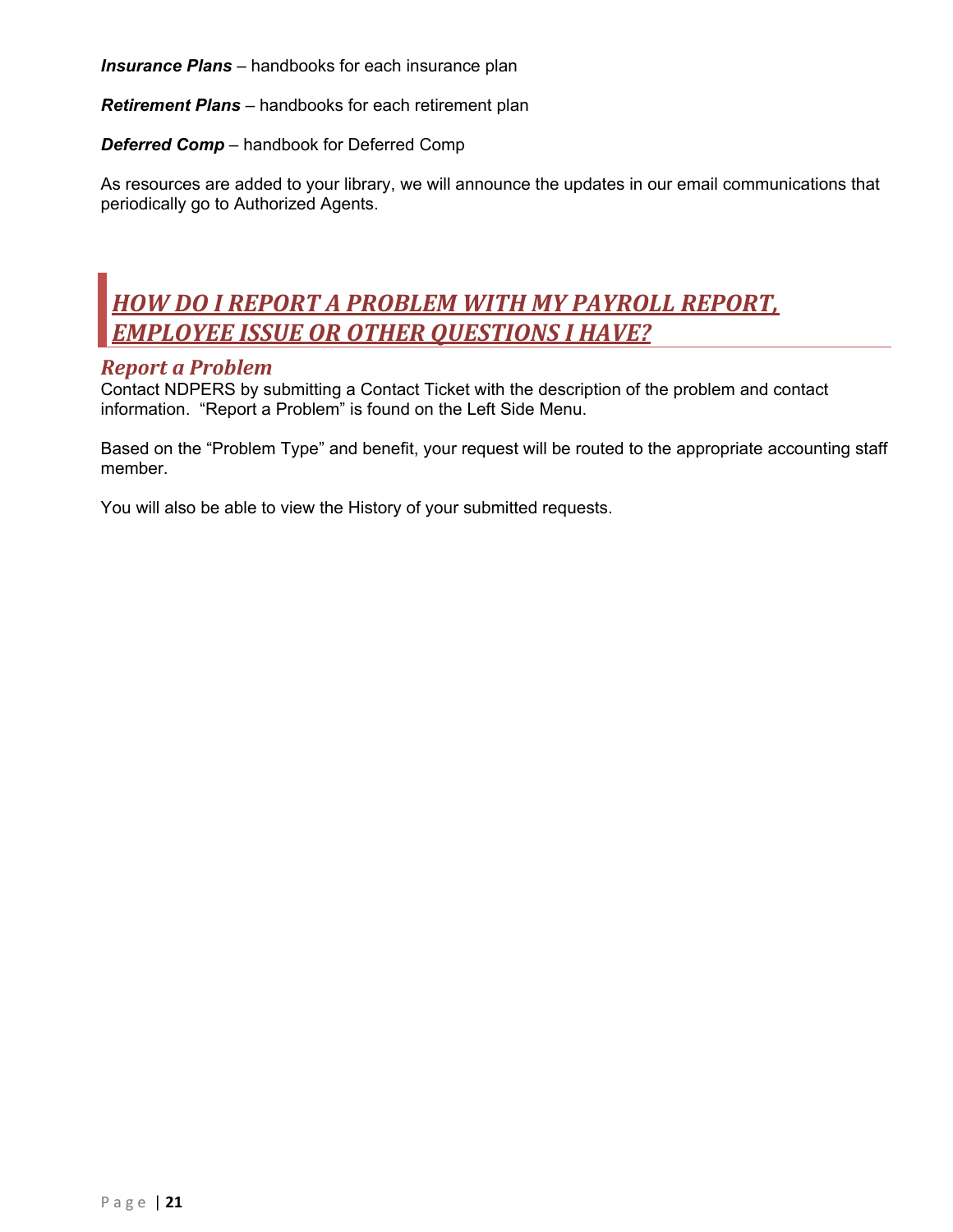# *APPENDIX A*

## *PAYROLL REPORTING PROCEDURES*

# Retirement Plan

## **Payroll Reports**

New Employees Before a New Employee's retirement contributions can be posted, the following steps will need to be taken:

1) The **employee's new hire information must be entered into ESS (Setup new Employee)**. (State employers, excluding Higher Education, that are on the PeopleSoft payroll system will not need to complete this step through ESS, except for **Temporary Employees**). PeopleSoft will transfer the information to PERSLink. Note: After the new hire information is entered, the system creates a file and assigns the employee a PERSLink ID.

2) **Employees must enroll in their Retirement plan** through Member Self Service (MSS). If an employee does not have access to a computer, they should fill out the necessary forms in the New Hire Kit that can be obtained on the NDPERS website.

If only the new employee's new hire information has been entered into the PERSLink system, but no plan enrollment has been submitted by the new employee, contributions cannot be posted. This may lead to NDPERS refunding the retirement contributions back to the employer in the form of a credit that will apply to another payroll report.

When an employee has successfully enrolled in a benefit plan, a notification will be sent to your ESS Message Board advising you that a change has occurred and you need to run the benefit enrollment report. If this has not occurred, please reach out to your new employee to complete their enrollment. (State employers that are on the PeopleSoft payroll system should have these benefit elections automatically inserted into the employees paycheck overnight. If that does not occur, you'll need to manually enter the election in Base Benefits).

Note: If the enrollment paperwork is submitted before the actual new hire information has been entered, NDPERS staff will hold onto the paperwork until the new hire information is entered. This is because there will be no file in which to attach the enrollment forms to until the new hire information has been entered.

#### Benefit Enrollment Report

Please generate this report after new employees have enrolled in the Retirement plan, employees have terminated employment, or employees' statuses are updated causing the plan to change. It is important to be able to setup the plans, amounts, changes, etc. in your payroll software before you run payroll to ensure that employee deductions are correct.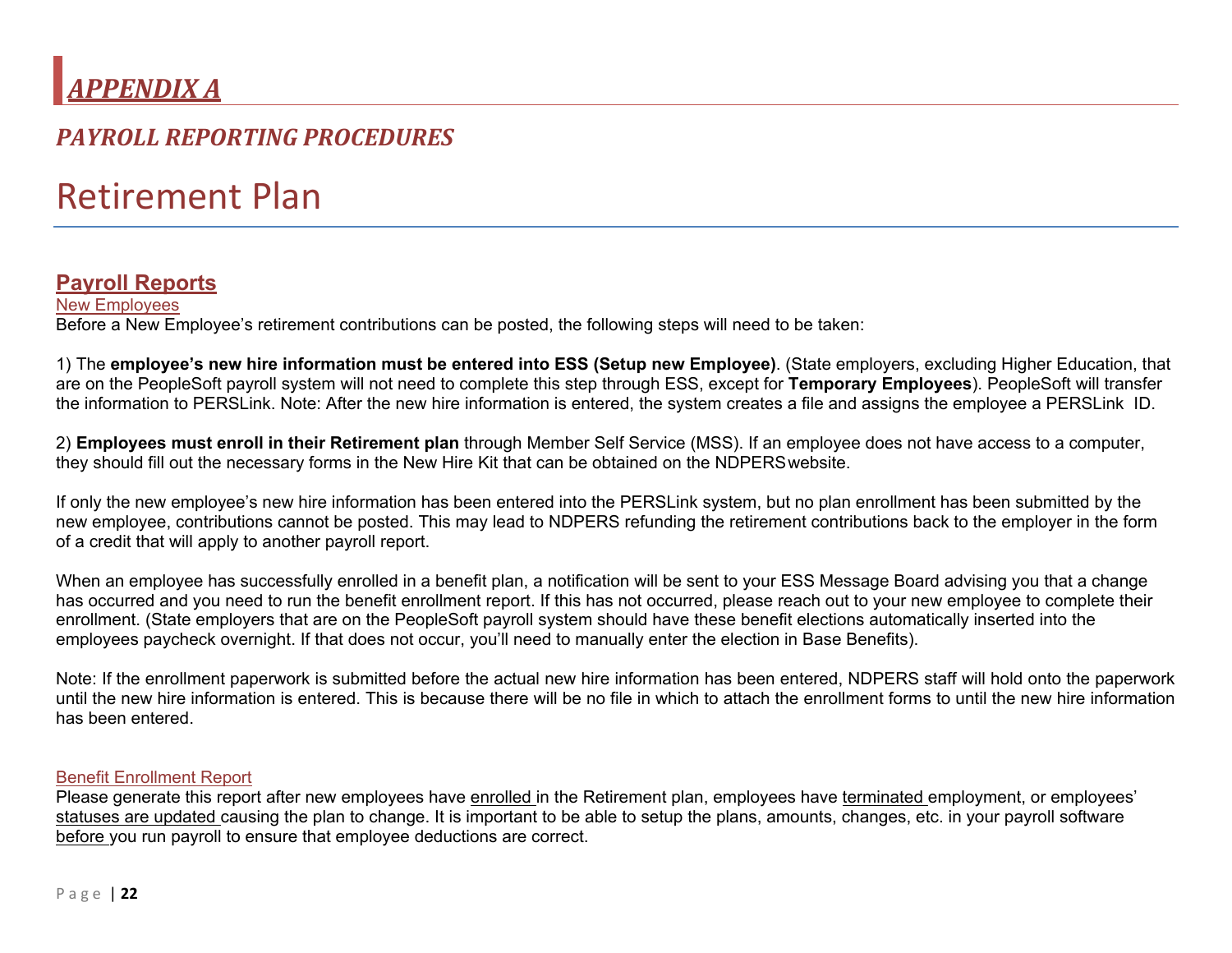#### Contribution Calculations

**NDPERS Calculated Contributions** are formulated when three pieces of information are received for the employee: (1) New Hire information (2) Enrollment into the Retirement plan and (3) Wages.

If the system is not calculating contributions for an employee, this may be due to a couple of reasons:

- 1) The employee is new and has not been setup as a new employee in ESS, their enrollment has not been received, or both.
- 2) The 'Plan' submitted on the payroll detail may have been submitted incorrectly or not at all. If the system does not know which plan the employee is on, it will not know which rate to use when calculating contributions. Different plans have different rates.

#### Comments / Notes

Comments are an effective communication tool between NDPERS and the employer regarding issues on the payroll in review. Certain errors or warnings **require** documented communication before we can move forward and **ALL adjustments** must be explained. The Comments box should be used on the payroll details and/or payroll reports to accomplish this.

Adjustments, Bonuses, and Retro Pays must ALL be approved and posted by NDPERS staff. Before we can post them, we need to understand and agree with the reasons for the adjustments and the time periods. In addition, without applying contributions to the appropriate month(s), an employee's Final Average Salary (FAS) calculation could be impacted when they apply for Retirement or Disability benefits. If the FAS is incorrect, and the employee has since retired or is now on disability, he/she very likely will end up having to pay back the difference after the information has been corrected. So it is very important to enter, identify and verify the information up front to prevent any inconveniences for the member.

#### Examples of instances on payroll details or reports that NDPERS requires comments on:

- 1) **Adjustments**  For each payroll adjustment, indicate *What* the adjustment is for, *When* it should be applied (what month(s)), and *How much*  to each month. (Example: A Negative Adjustment was reported in May 2017 in the amount of -\$400.00. Comment: Adjustment is to back out overtime that was reported in January and February 2017. Please back out \$200 from January and \$200 from February.)
- 2) **Bonuses**  Reportable bonuses must be annualized (spread over 12 months). Also indicate what type of bonus it is and which 12 months it applies to. (Example: Performance bonus for July 2016 through June 2017).
- 3) **Retro Pays** –Indicate **what** the retro pay is for and **what month(s)** it applies to. (Example: Retro pay was reported on the June 2016 payroll report. Comment: Retro pay is for a pay increase for January 15th through March 31, 2017. Please apply \$100 to January, \$200 to February, and \$200 to March)
- 4) **Ignoring Details or Reports**  *Please note: Ignoring does not suppress the warning it deletes the wages and contributions*. If a detail needs to be ignored, put a note in the comment box and SAVE your comment. Then proceed to click the Ignore button.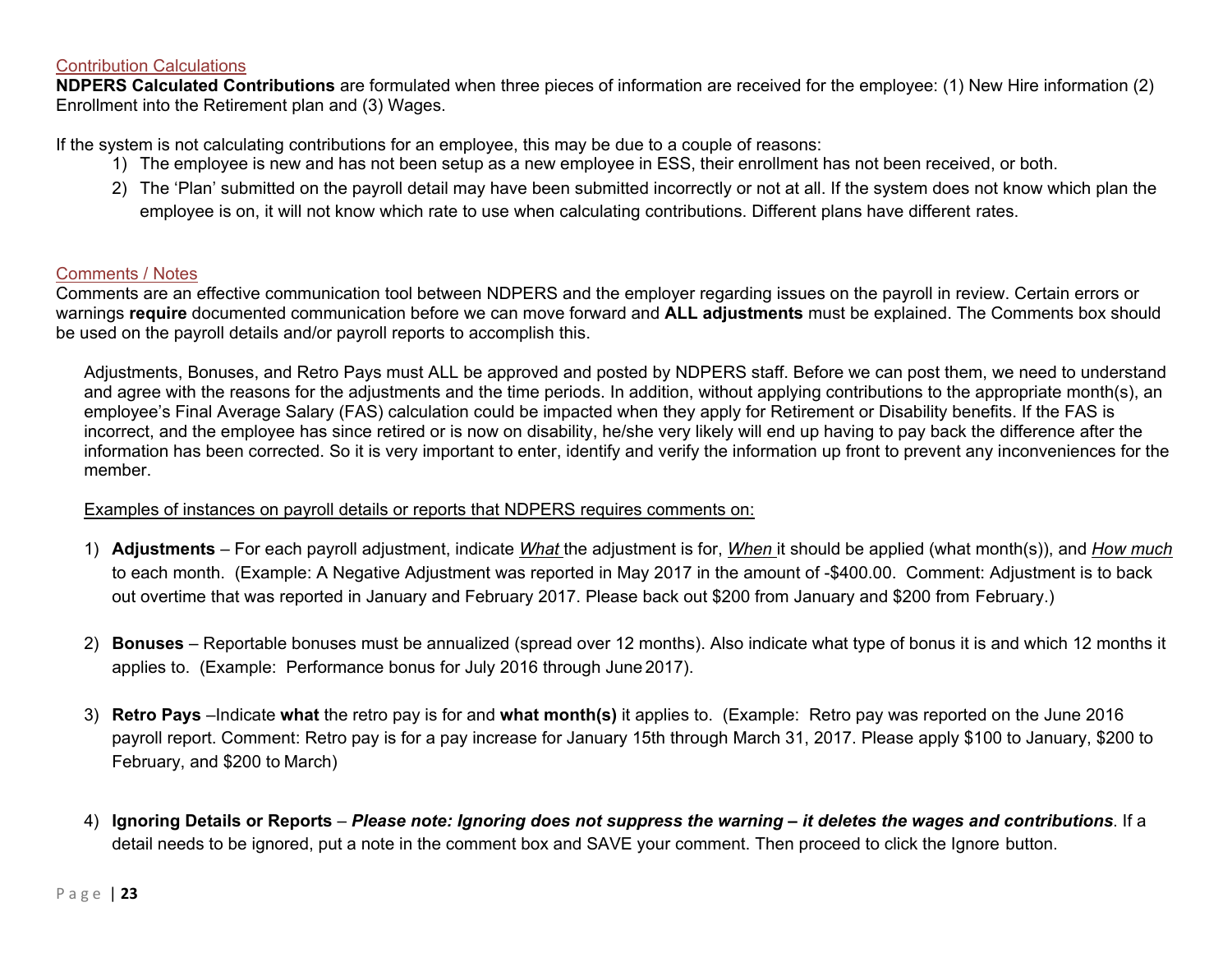- 5) *Salary Amount change is only allowed within the plan acceptable variance* **Warning**  (Salary Variance warning) If you see this warning, you need to explain why the wage is abnormally high or low compared to the previous month. You might comment that you had three payroll periods this month, or this is the first full month back to school, or last month the employee had significantly reduced hours due to unpaid leave of absence but is back to normal salary now. If non-reportable wages were inadvertently included in the reported wages then they must be backed out. (Example: Employee was on unpaid leave from March 27-April 17 resulting in a lower reported wage in April 2017. May's report should be back to the normal reporting wage.)
- 6) *Contributions are reported for LOA Period* **Warning**  If this warning displays, it's possible the wages reported are for donated leave or annual leave taken and this is what you would write in the notes section. If you see this warning and the employee has returned to work, then update the employee's status in ESS with the Date of Return.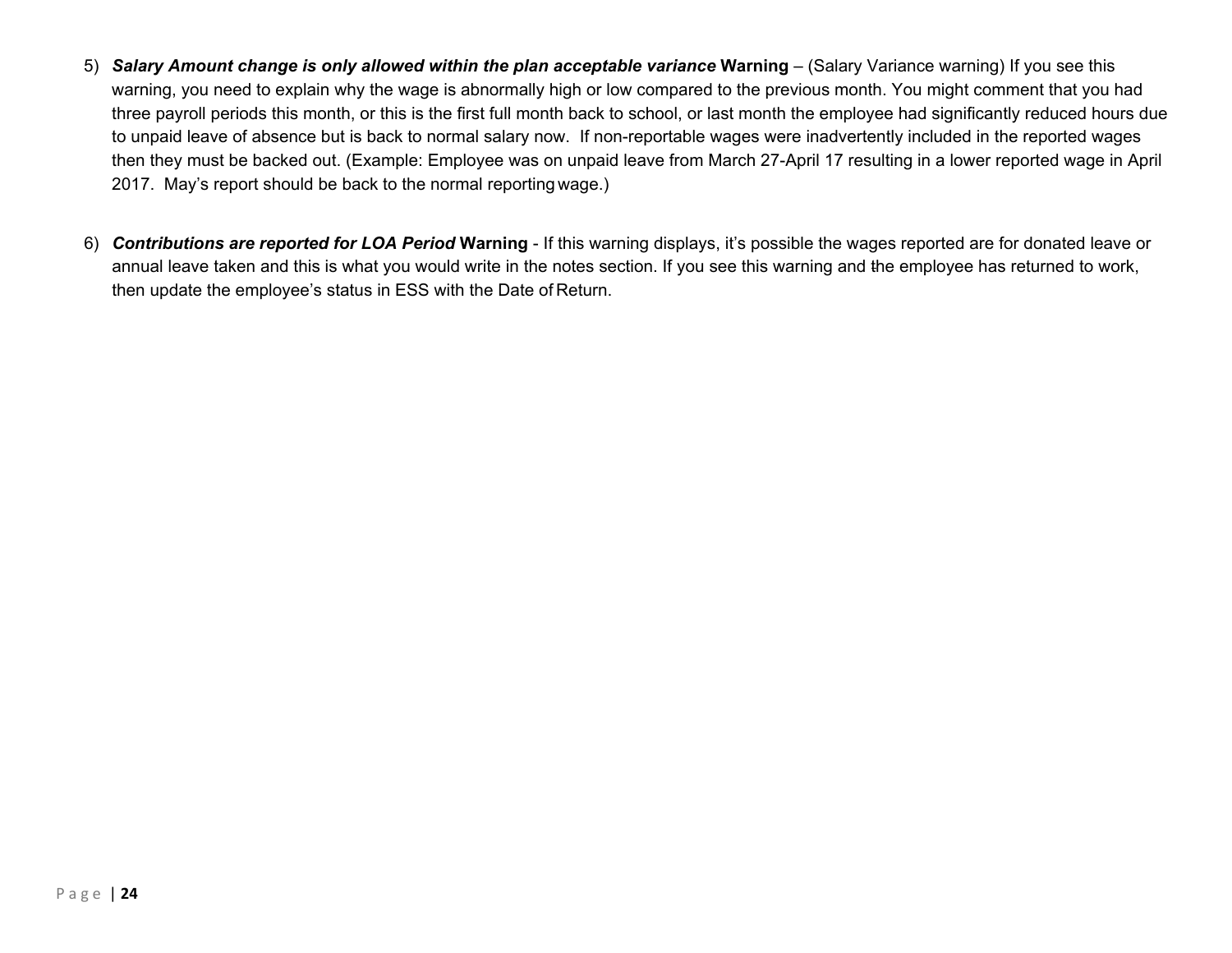#### Payroll Report Maintenance Fields & Descriptions

\*\*Please view this screenshot of the Payroll Report Maintenance screen along with the table that immediately follows it for descriptions of field names and what is included in the calculations.

| <b>Employer Payroll Report Details</b> |                     |                                                   |                            |
|----------------------------------------|---------------------|---------------------------------------------------|----------------------------|
| Report ID: 161692                      |                     | Report Type: Regular                              | Submitted Date: 06/09/2020 |
|                                        | Benefit: Retirement |                                                   | Posted Date: 06/09/2020    |
| Status: Posted                         |                     | <b>Balancing Status: Balanced</b>                 |                            |
| Reporting Month: 05/2020               |                     | Detail Record Count: 28                           |                            |
| Total Wages Uploaded: \$69,743.44      |                     | Total Contributions Uploaded: \$10,642.87         |                            |
| Total Wages Reported: \$69,743.44      |                     | Total Contributions Reported: \$10,642.87         |                            |
| NDPERS Calculated Wages: \$69,743.44   |                     | NDPERS Calculated Contributions: \$10,642.86      |                            |
|                                        |                     | Total Interest: \$0.00                            |                            |
|                                        |                     | Total Contributions and Interest Due: \$10,642.86 |                            |
|                                        |                     | Rounding Difference: \$0.01                       |                            |
| Comments:                              |                     |                                                   |                            |

|      |            |            |        | Plan Name Reported Contribution Applied Contribution Credit from Contribution Amount Due Reported RHIC Applied RHIC Credit from RHIC Amount Due |          |          |        |        |
|------|------------|------------|--------|-------------------------------------------------------------------------------------------------------------------------------------------------|----------|----------|--------|--------|
| Main | \$9,847.79 | \$9,847.79 | \$0.00 | \$0.00                                                                                                                                          | \$795.07 | \$795.07 | \$0.00 | \$0.00 |

## **Report Details**

| <b>Status</b>               | <b>Status Count</b> |  |  |
|-----------------------------|---------------------|--|--|
| gnored                      |                     |  |  |
| osted<br><b>The Charles</b> |                     |  |  |

| <b>Error Summary</b>               |  |
|------------------------------------|--|
| Count Message Description Severity |  |
| No records to display.             |  |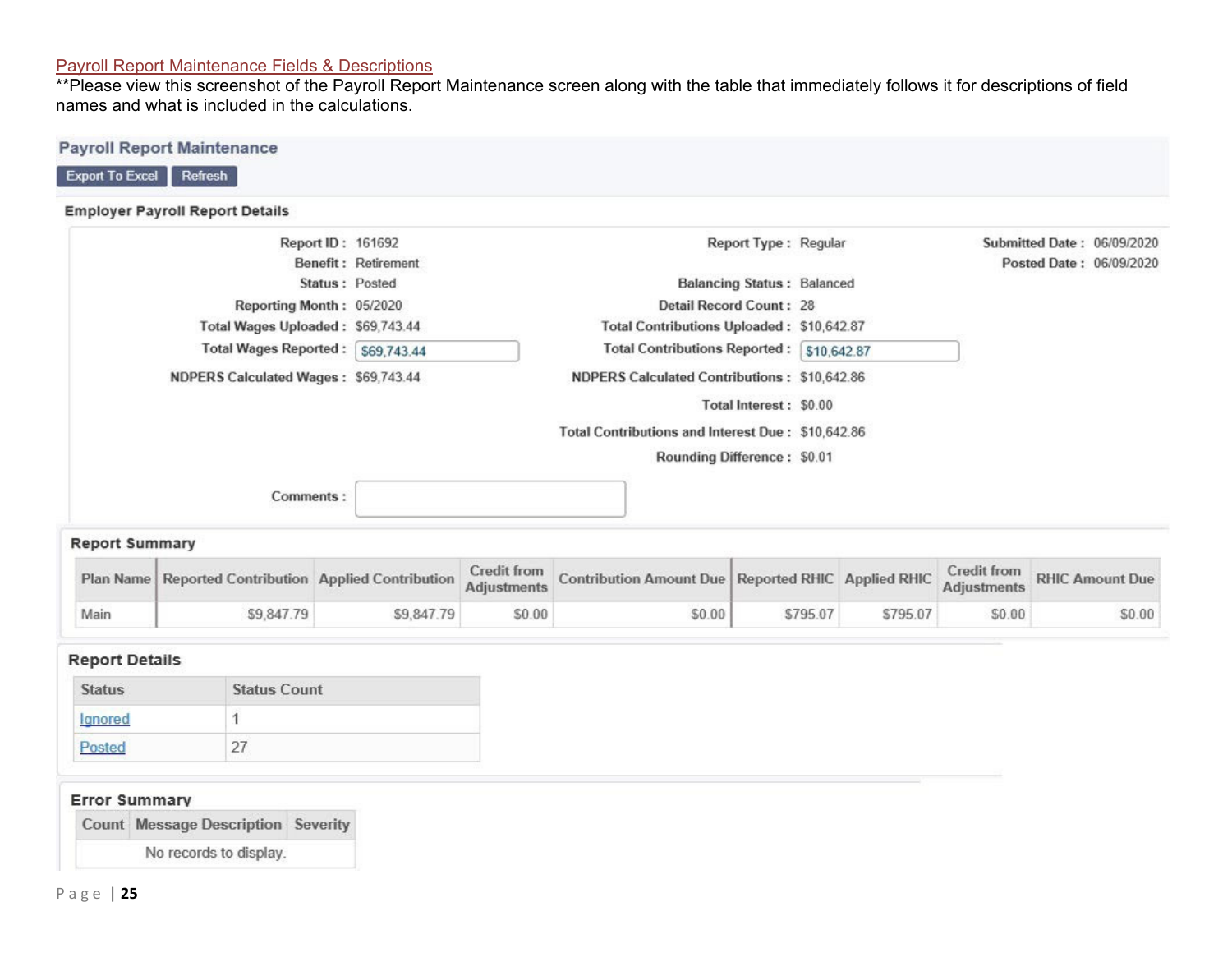| <b>Total WAGES</b><br><b>Uploaded</b>                           | On<br>Uploaded<br>Reports<br>On<br>Manual<br>Entry<br>Reports                                                                                                                                                                                                                                                                                                                                                                                                                                                                                       | Amount comes from the 1 <sup>st</sup><br>line of the Uploaded Text file.<br>This is read-only to capture<br>what was reported.<br>Amount comes from the Total<br>Wages Reported field from<br>'Create Payroll Report'<br>Template | <b>Total CONTRIBUTIONS</b><br><b>Uploaded</b>                                                          | On<br>Uploaded<br>Reports<br>O <sub>n</sub><br><b>Manual</b><br>Entry<br>Reports | Amount comes from the 1 <sup>st</sup> line of the<br>Uploaded Text file. This is read-only to<br>capture what was reported.<br>Amount comes from the Total Contributions<br>Reported field from 'Create Payroll Report'<br>Template |  |  |
|-----------------------------------------------------------------|-----------------------------------------------------------------------------------------------------------------------------------------------------------------------------------------------------------------------------------------------------------------------------------------------------------------------------------------------------------------------------------------------------------------------------------------------------------------------------------------------------------------------------------------------------|-----------------------------------------------------------------------------------------------------------------------------------------------------------------------------------------------------------------------------------|--------------------------------------------------------------------------------------------------------|----------------------------------------------------------------------------------|-------------------------------------------------------------------------------------------------------------------------------------------------------------------------------------------------------------------------------------|--|--|
| <b>Total WAGES</b><br><b>Reported</b>                           | On<br>Uploaded<br>Reports                                                                                                                                                                                                                                                                                                                                                                                                                                                                                                                           | This field automatically<br>populates with the same<br>amount as the Total Wages<br>Uploaded. However, this field<br>is editable.                                                                                                 | <b>Total CONTRIBUTIONS</b><br><b>Reported</b>                                                          | On<br>Uploaded<br>Reports                                                        | This field automatically populates with the<br>same amount as the Total Contributions<br>Uploaded. However, this field is editable.                                                                                                 |  |  |
|                                                                 | On<br>Manual<br>Entry<br>Reports                                                                                                                                                                                                                                                                                                                                                                                                                                                                                                                    | This field automatically<br>populates with the same<br>amount as the Total Wages<br>Uploaded. However, this field<br>is editable.                                                                                                 |                                                                                                        | On<br><b>Manual</b><br>Entry<br>Reports                                          | This field automatically populates with the<br>same amount as the Total Contributions<br>Uploaded. However, this field is editable.                                                                                                 |  |  |
| <b>NDPERS</b><br><b>Calculated</b><br><b>WAGES</b>              |                                                                                                                                                                                                                                                                                                                                                                                                                                                                                                                                                     | NDPERS calculates this figure from the<br>total of the wages that have been reported                                                                                                                                              | <b>NDPERS Calculated</b><br><b>CONTRIBUTIONS</b>                                                       | Amount that NDPERS has calculated based on the<br>wages and plan rates           |                                                                                                                                                                                                                                     |  |  |
| <b>Total Interest</b>                                           |                                                                                                                                                                                                                                                                                                                                                                                                                                                                                                                                                     |                                                                                                                                                                                                                                   |                                                                                                        |                                                                                  | Total amount calculated by NDPERS for any or all payroll details in Review status that have accrued interest since Interest Update.                                                                                                 |  |  |
| <b>Total</b><br><b>Contributions and</b><br><b>Interest Due</b> | Total of NDPERS Calculated Contributions and Total Interest.                                                                                                                                                                                                                                                                                                                                                                                                                                                                                        |                                                                                                                                                                                                                                   |                                                                                                        |                                                                                  |                                                                                                                                                                                                                                     |  |  |
| Rounding<br><b>Difference</b>                                   | This is the difference between the Total Contributions Reported and NDPERS Calculated Contributions.<br>At the payroll detail level, the system has already determined that the detail has passed all validations when it sets that detail to Valid<br>status. A payroll detail will also update to Valid status if the variance (difference between the amount of the reported contributions and<br>the NDPERS calculated amounts) is under 5 cents due to rounding issues (and there are no other errors or warnings for that payroll<br>detail). |                                                                                                                                                                                                                                   |                                                                                                        |                                                                                  |                                                                                                                                                                                                                                     |  |  |
|                                                                 | At the report level, the Rounding Difference only displays when ALL of the payroll details are Valid and the Report status is Valid. The<br>report can now be Posted even though there is a difference between the Total Contributions Reported and NDPERS Calculated<br>Contributions.                                                                                                                                                                                                                                                             |                                                                                                                                                                                                                                   |                                                                                                        |                                                                                  |                                                                                                                                                                                                                                     |  |  |
| <b>Report Summary</b>                                           |                                                                                                                                                                                                                                                                                                                                                                                                                                                                                                                                                     | Adjustments that were included with the report.                                                                                                                                                                                   | For Regular reports: This is the summary of the totals that are calculated for Contributions and RHIC. |                                                                                  | For Adjustment reports: This is the summary of the totals that are calculated for Contributions and RHIC and also for any credits from                                                                                              |  |  |
| <b>Report Details</b>                                           | status.                                                                                                                                                                                                                                                                                                                                                                                                                                                                                                                                             |                                                                                                                                                                                                                                   |                                                                                                        |                                                                                  | Displays all statuses for all of the payroll details. Each Status is a link which you can click to take you to the specific details for that                                                                                        |  |  |
| <b>Error Summary</b>                                            | Summarizes the list of errors/warnings that occurred on the report. Errors/warnings at the Detail Level are links that you can click to take<br>you to the specific details for that error. Errors/warnings at the Report level do not display as links.                                                                                                                                                                                                                                                                                            |                                                                                                                                                                                                                                   |                                                                                                        |                                                                                  |                                                                                                                                                                                                                                     |  |  |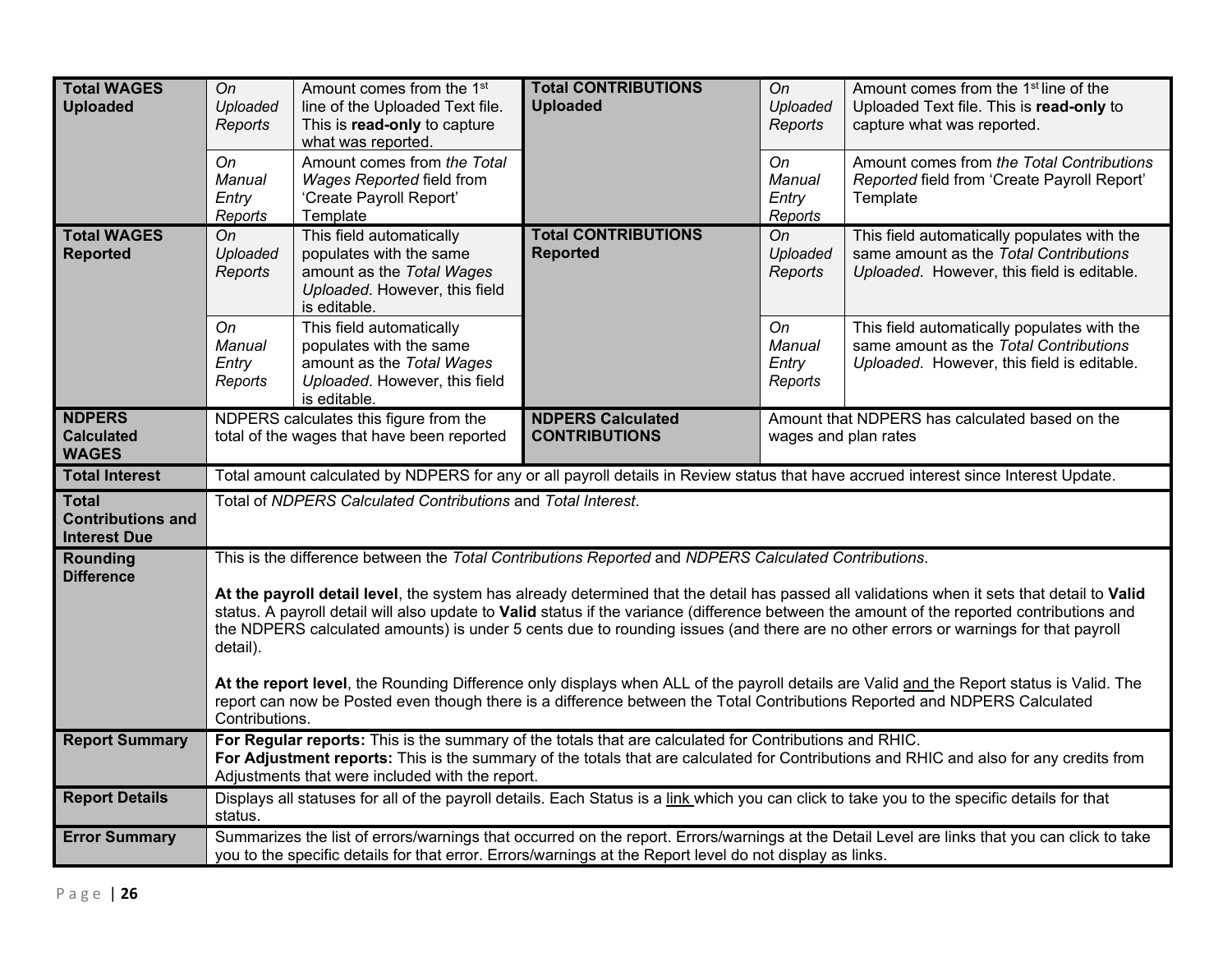## Insurance Billings

#### Removing Employees from Insurance Billings:

If you notice that an employee is on the billing that shouldn't be, remember that Insurance billings are driven by enrollment. If an employee is enrolled in a plan at the time the billing is generated, they will be on the payroll report. The only way to remove the billing is to correct the enrollment. First check to see if the employment has been terminated in Employer Self Service (ESS). If it hasn't been done, enter the employee's termination information. After NDPERS processes the termination, you can reload the payroll report and the terminated employee will no longer be on the billing.

*NDPERS would like to remind employers that participate in the group Insurance plans of the Administrative Rules pertaining to final payment of Insurance premiums for terminating employees. Administrative Code section 71-03-04-01 pertaining to state agencies and section 71-03-07-01 pertaining to political subdivisions clarify that an employee's Insurance coverage continues through the month following the Last Date of Service*  with the agency. This means the employer must remit premium payment for insurance coverage for the month following the month of termination in *order to comply with this requirement. In addition, when an employee transfers from one participating employer to another, the new employer is responsible for submitting the premium for the first of the month following the month of employment.* 

If employment has been terminated and employee is still on the billing, please contact NDPERS for assistance.

#### Adding Employees to Insurance Billings:

Call NDPERS to confirm that the application has been received or the on-line enrollment has been processed

## Payroll Reports

#### Payroll Report won't Post

If your payroll report won't post, make sure the "Total Premium Amount Reported" you entered matches the "Total Premium Amount Calculated". If it doesn't, correct the amount and save. You should then be able to post the report. If you are still unable to post it, contact NDPERS.

#### Report Takes too Long to Load

When you open a payroll report, PERSLink checks to see if there have been any additions/changes to enrollments for your organization. If there are, the bill will be changed accordingly. This will happen any time you open the report while it is in Review or Valid status.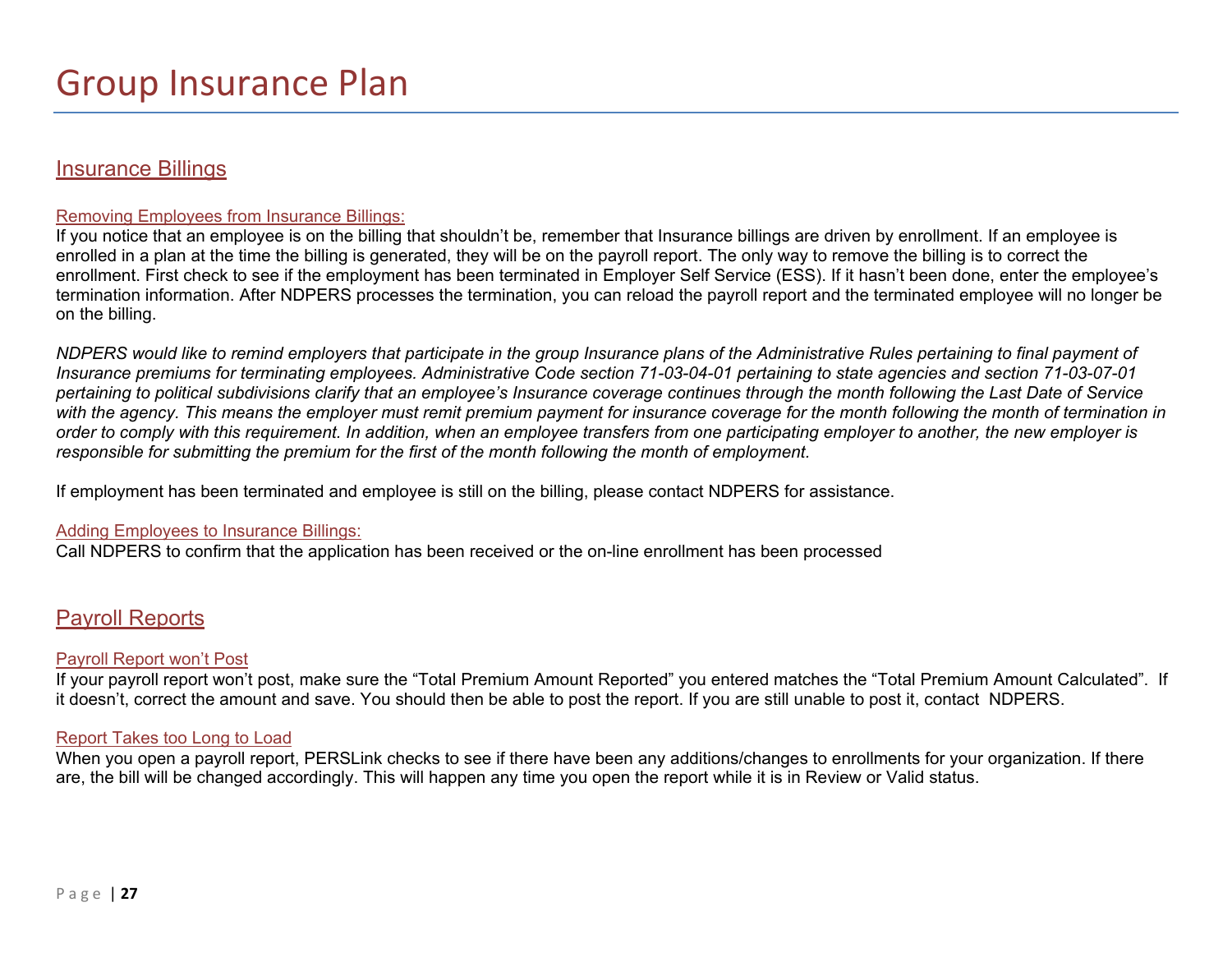#### **Adjustment Reports**

Adjustment reports are created when there is a change in enrollment for a period prior to the next billing cycle. For example, if an employee gets married in April, they would be able to add their new spouse to their Insurance plans effective May 1. If they get their enrollment done after the May billing has been posted, an adjustment report will be processed with a negative adjustment for the single plan rate and a positive adjustment for the new rate. This report can be paid right away or you may submit payment with your next monthly billing.

If there is a change in enrollment that creates a negative amount, you can deduct that amount from your next monthly billing.

You will want to watch your benefit enrollment reports and adjustment reports to make sure that you are being billed correctly and deducting the appropriate premiums.

#### **Processing Monthly Insurance Billing**

The Insurance bill is created by NDPERS each month and is available on the 2<sup>nd</sup> working day of the month. It can be found on the Dashboard or by searching in the Payroll Reporting section of ESS.

When the report is opened, it is automatically reloaded. Reloading may take several minutes depending on the size of your organization. It will reload whenever it is opened until the report is in READY TO POST or POSTED status.

After you have reviewed the report & resolved errors (see next page):

- 1. Enter the Total Premium Amount Reported this must match the Total Premium Amount Calculated
- 2. Click on the Save Button. This will put the report into Valid Status.
- 3. Click on the Submit button. The report will now be "Ready to Post".
- 4. Click on Refresh and when the status has changed to Posted, the Debit ACH Request (where applicable) and Remittance Report buttons will be available.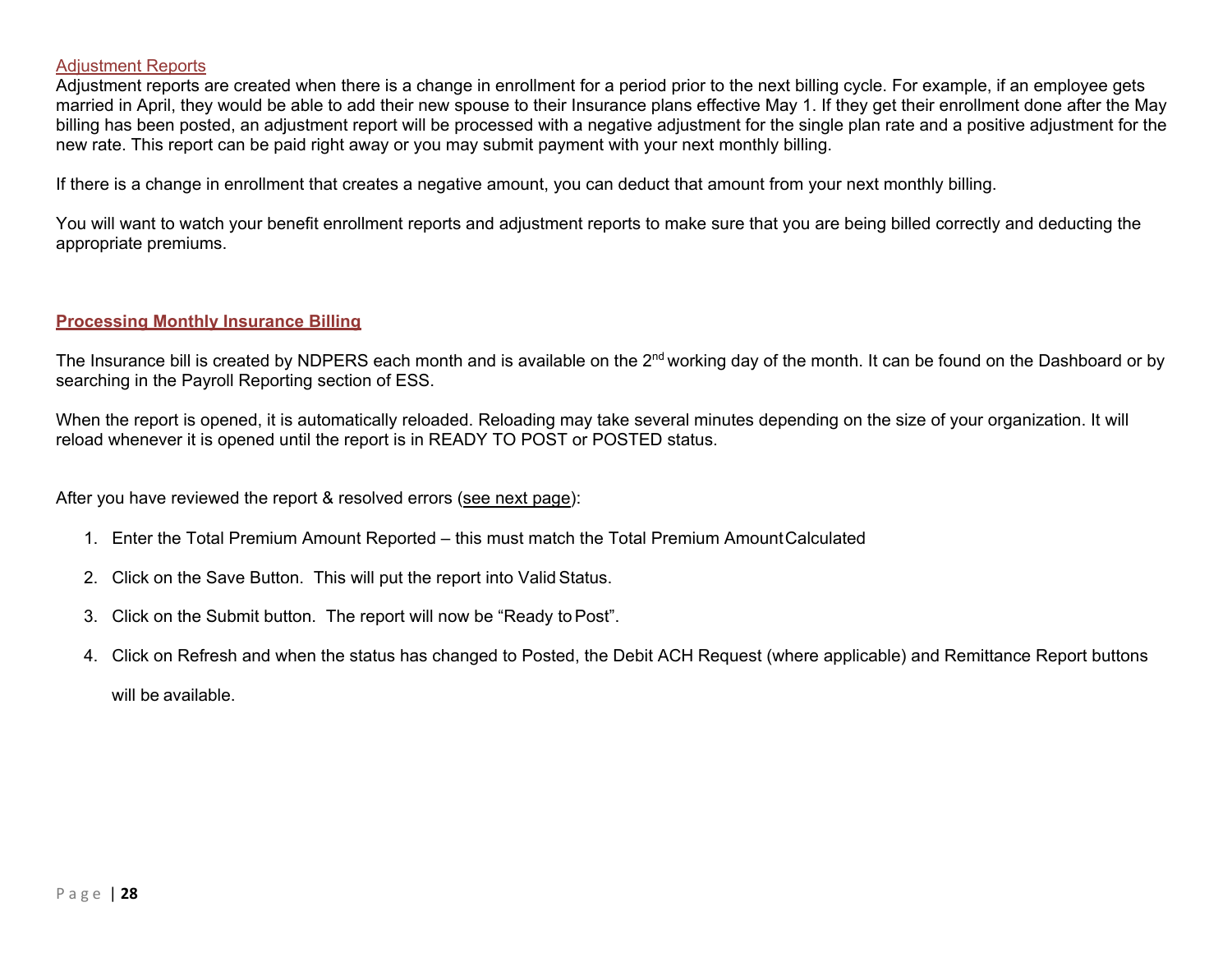

| Results 1 - 1 of 1 $\vert$<br>٠ |                                                                                    |          |  |  |  |  |
|---------------------------------|------------------------------------------------------------------------------------|----------|--|--|--|--|
|                                 | <b>Count Message Description</b>                                                   | Severity |  |  |  |  |
|                                 | Total premium amount entered must match the premium amount calculated Report Error |          |  |  |  |  |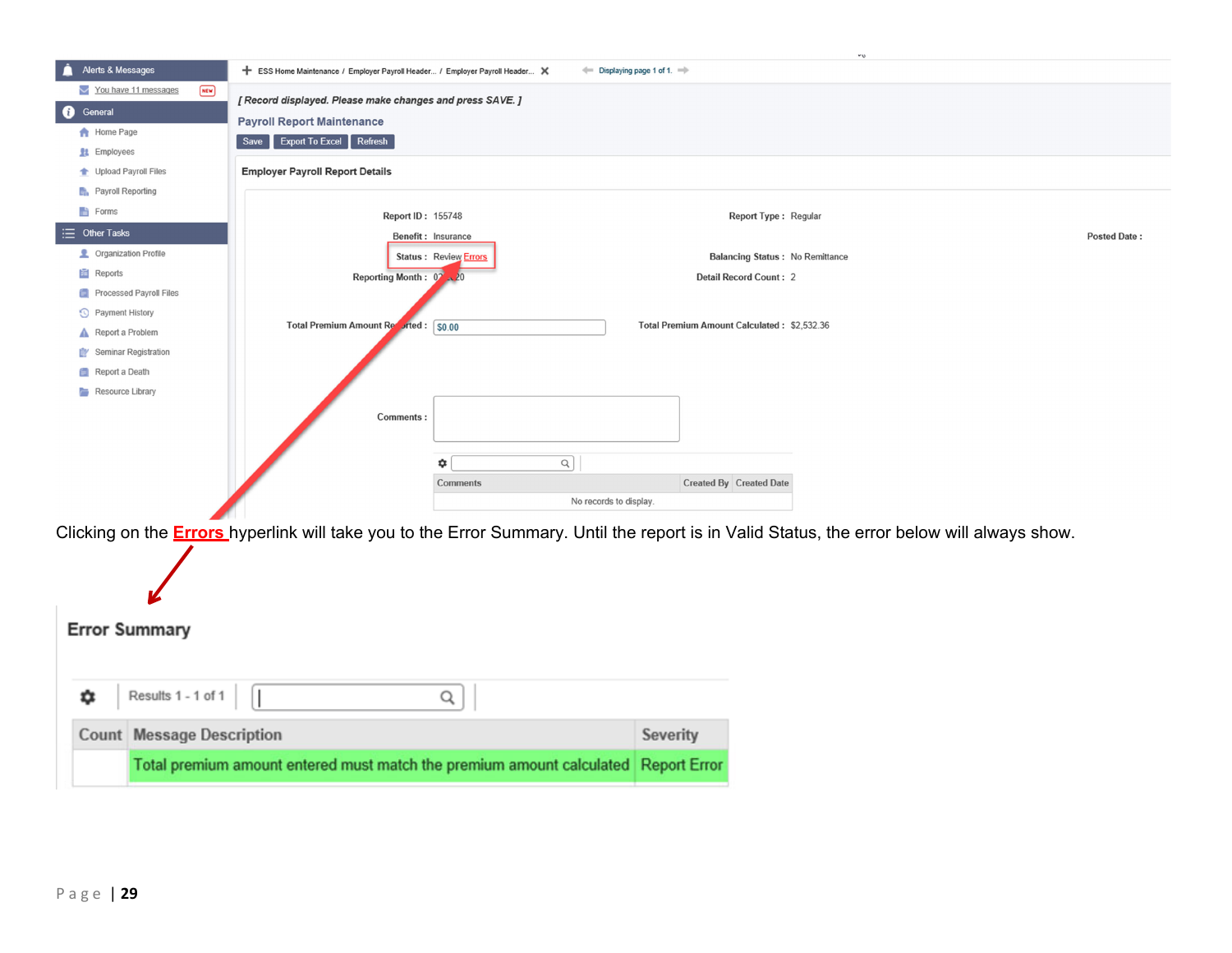## **Payroll Reports**

#### Contribution Calculations

Total Contribution Reported should be entered off of the payroll report that totals the deductions withheld from your employees for NDPERS 457. As an employer, if you offer other 457/403(b) those amounts are not to be included in the reported amount as it is not payable to NDPERS. An employer can still verify this amount by referring to the Total Contributions From Details for Other 457. Please ensure this matches the total remitted to the investment provider so PEP is calculated accurately for participating employees. NDPERS Calculated Contributions is system generated based upon the employees NDPERS currently reflects enrolled. If these two numbers do not match, the report will be in review and the employer needs to determine why there is a variance. The Report Details will reflect any employees currently in review. If all Report Details are Valid, please refer to the Error Summary at the end of the payroll report. Comments can be entered and saved at the detail level or header level and are an effective communication tool between NDPERS and the employer regarding errors on the payroll report in review.

Within the employee detail, there are now three columns that will reflect amounts including; Original Amounts, Reported Amount and Amount from Enrollment.

- 1. Original amounts will reflect the amount entered at the time the report was created whether the report was created manually or a file uploaded.
- 2. Reported amount will also reflect the original amount but can be edited if needed to reflect a new amount if an error was made initially. If this amount is changed a comment should be entered to reflect why.
- 3. Amount from Enrollment will be the contribution amount NDPERS reflects the employee currently enrolled with.

The Reported Amount and Amount from Enrollment should match; otherwise, the detail will remain in review.

#### Adding Employees to Payroll Report

If it is determined an employee is missing from the payroll report, click New Detail at the top of the payroll report and their information will need to be entered manually.

#### Ignoring Payroll Details or the Entire Payroll Report

If it is determined an employee is on the report and should not be, their detail can be ignored. If it is determined, an entire payroll report was created in error the report can also be ignored. It is important for documentation purposes any details or payroll reports ignored should have a comment indicating why. Please enter a comment, click save and then Ignore. The comment needs to be entered prior to ignoring; otherwise, you will be unable to enter one afterwards.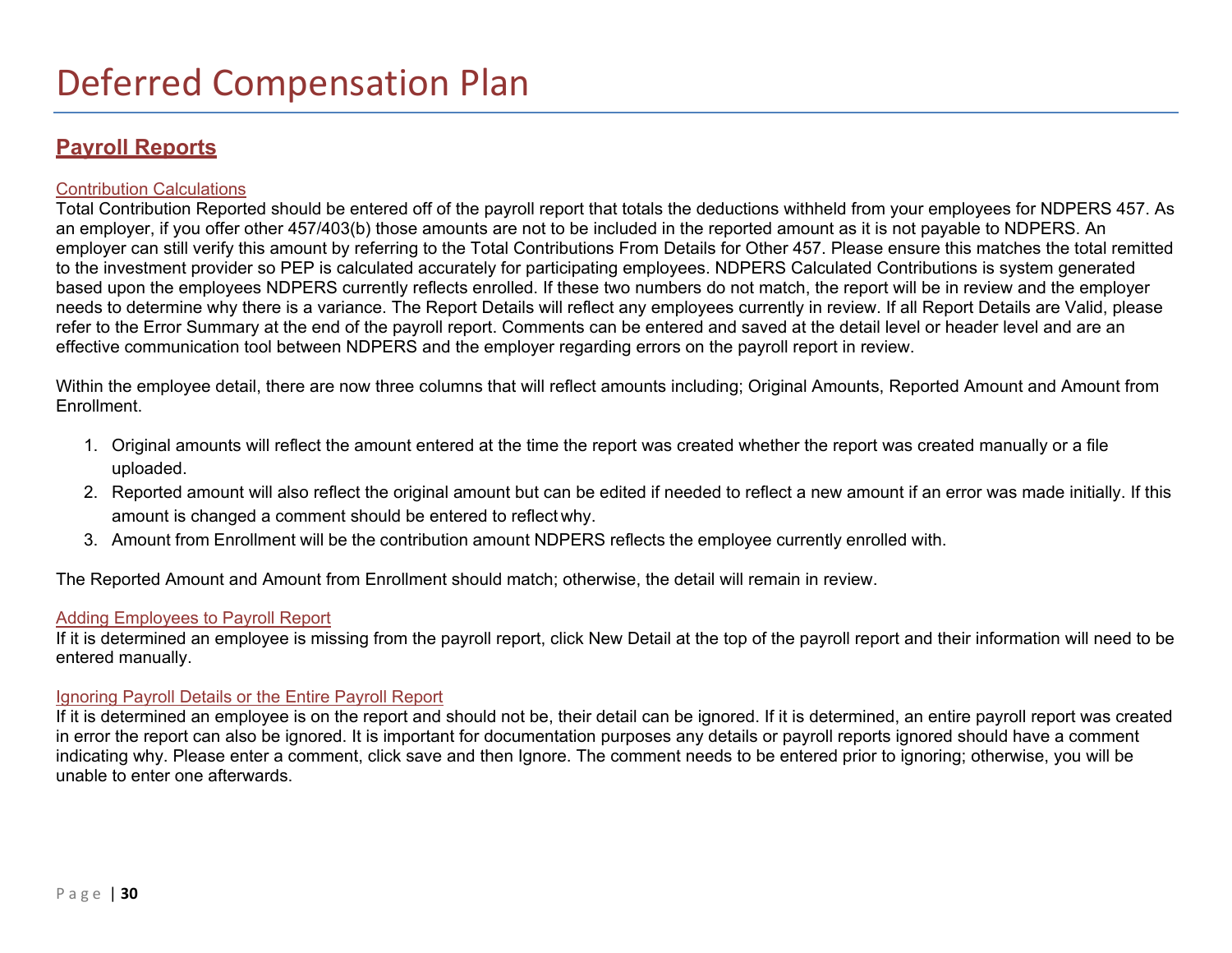#### Potential Reasons Contributions are Rejected for NDPERS 457

NDPERS has no enrollment form on file employee electing this benefit or employee did not enroll online through MSS.

Employer began the deduction too early. Benefit Enrollment Report reflects pay period start date not paid date.

 The form was not signed and dated prior to when the wages were earned, not paid. New hires are not eligible to participate their first month. A deduction form signed in June would be only allowed on July earnings. It then should first appear on the related pay check date for those earnings**.**

#### Other 457/403(b) Contributions

For employers that offer other 457/403(b), not NDPERS 457, the contributions can now be updated off of the template when creating the payroll report for Deferred Compensation. If an employee has increased/decreased their contribution amount, you can do the following within the payroll report:

- Sort by any field so you are able to locate the employee
	- $\triangleright$  Then in the contribution 1 column change the amount to reflect the new deduction amount and the effective date of change will be the pay period start date of the payroll report
- This change will automatically feed into our system and make the correction

The only time you will need to utilize the "Enroll in Other 457/403(b)" feature is for an employee that is contributing for the first time.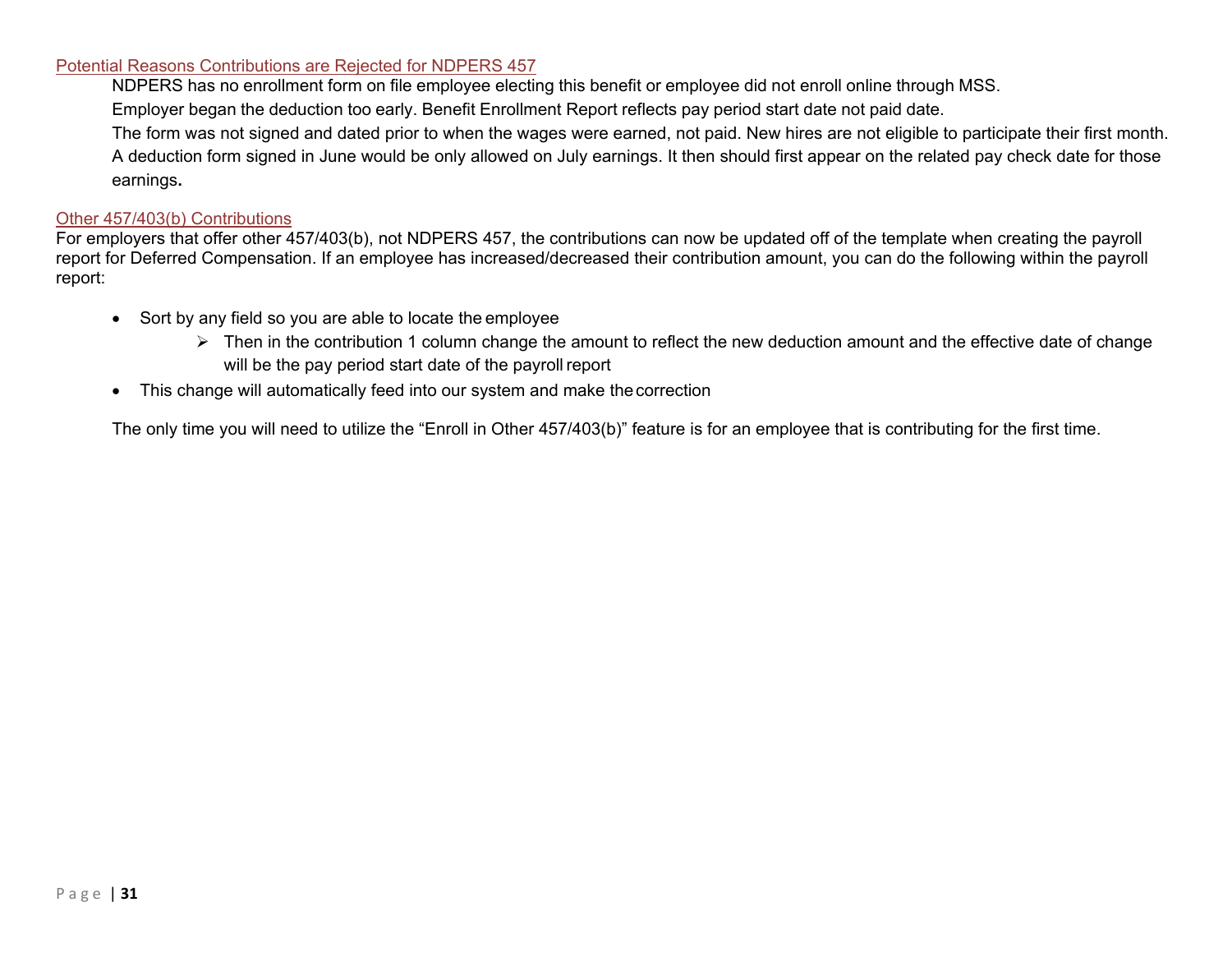## *SPECIAL EMPLOYMENT ARRANGEMENTS & CONTRIBUTION REPORTING*

**Employees With or Without a Written Agreement -** This is generally for the schools/higher ed. Refer to the document *Decision Tree – Retirement Contribution Reporting* on NDPERS website to understand what the definitions are and whether to report wages or not. Included in this document is also a summarized version of Eligibility

#### **Employed in Same Occupation by More Than One Participating Employer**

If the sum of all hours worked for all employers combined is at least 20 hours a week for at least twenty (20) or more weeks of their employment year, each participating employer must report the wages earned and pay the required retirement contribution.

#### **Employed in Different Occupation by More Than One Participating Employer**

Hours worked in unrelated jobs may not be combined to meet eligibility requirements. Each job should be evaluated separately and if the individual works at least 20 hours a week for at least twenty (20) or more weeks of their employment year, each employer must report the wages earned and pay the required retirement contribution.

#### **For seasonal employees who work less than 12 months a year, but are paid over a longer time period:**

If salary is paid over a time period greater than an employee's actual physical time at work, a salary agreement or arrangement between the employer and employee must be in place. Whether it is a written document or verbally agreed upon, NDPERS will abide by the terms of the salary agreement and process wages accordingly.

**1) If salary is paid over a 12 month period for a 9, 10, or 11 month seasonal employee and a written or verbal salary agreement or arrangement is in place, then the salary must be remitted to NDPERS for the agreed upon period. (The same idea would apply if salary is paid over a 10 or 11 month period for a 9 or 10 month seasonal employee)** 

*Example*: Employee works 9 months a year but is paid over 12 months. Employee status should be entered as Seasonal 9 month. Employee has agreed with employer to be paid out less wages each month so that wages will be paid through the summer months. Employee begins working in August and ends work in May. Employer remits wages each month from August through July. This gives employee 12 months of wages.

**2) If salary is paid over a 12 month period for a 9, 10, or 11 month seasonal employee and a written or verbal salary agreement or arrangement is in place and the remaining wages of the salary arrangement not yet paid to the employee, are submitted in a lump sum at the end of the school year, the wages will be spread forward to the appropriate months to fulfill the terms of the salary agreement.** 

*Example:* Employee works 9 months a year but is paid over 12 months. Employee status should be entered as Seasonal 9-month. Employee has agreed with employer to be paid out less wages each month but is paid out the remainder of their salary agreement in when school ends for the year, providing employee with pay over the summer months. Employee works August through May and is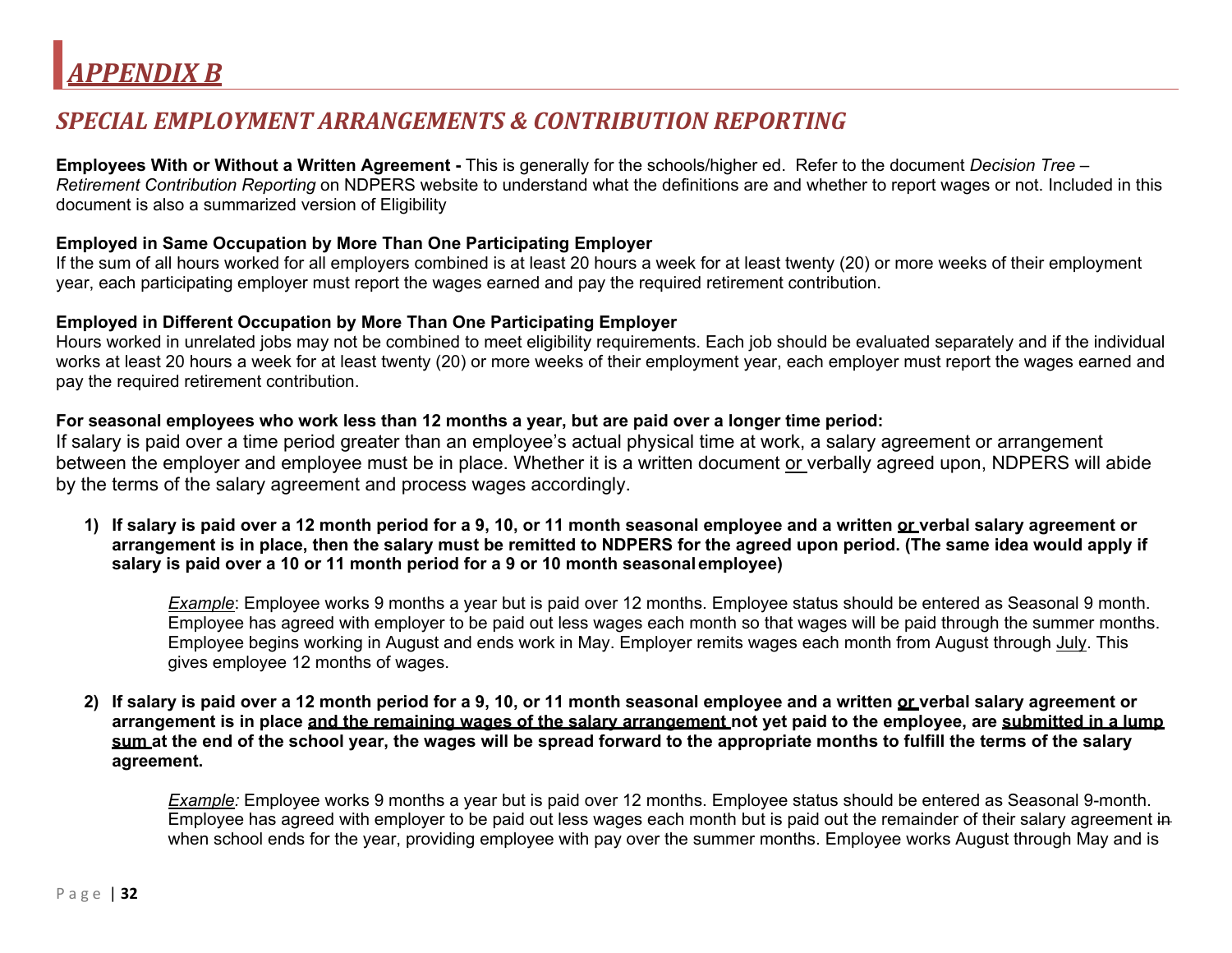paid out remaining salary agreement in May as a lump sum. To fulfill the salary agreement, NDPERS will spread the remaining salary payout over May, June, and July to give the employee 12 months of pay.

- **3) Salary agreements/arrangements in place at the start of the school year cannot be changed during the school year. Please keep this in mind at the beginning of the academic year, especially for employees who are considering retirement**
- **4) If an employee is seasonal, be sure to mark this status when entering employment information into ESS. If this is not done, the system will expect to have contributions for all months of the year and will 'mark' the months where the employee would not be working as having 'missing' contributions. This will then generate a follow-up call or email from staff to find out why contributions are 'missing'. If seasonal status is selected, then the system will 'overlook' the months the employee is off and will not count them towards 'missing contributions'.**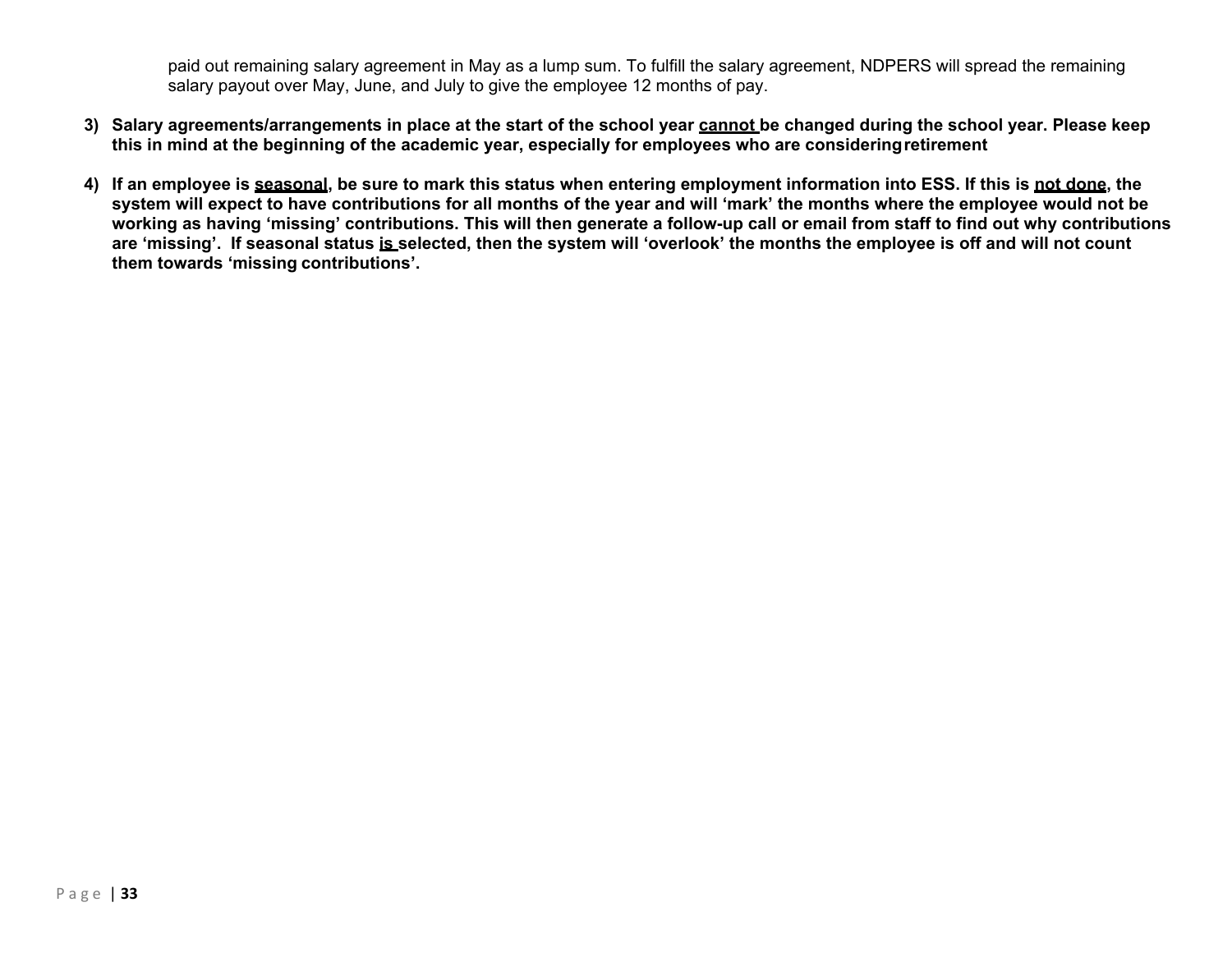## *DEFINITION OF WAGES & SALARY*

Wages or salary includes the actual gross dollar compensation paid to an employee and is the employee's earnings in eligible employment. When voluntary payroll deductions are entered into payroll, please ensure the deductions don't inadvertently reduce the gross wages.

> For example: Joe Smith earns gross reportable wages of \$5,000.00. He elects to participate in the following benefits: AFLAC \$20.00 Horace Mann – Supplemental Insurance - \$30.00 Vision Insurance - \$15.00 \$5,000.00 is the amount that should be reported to NDPERS not \$4,935.00.

#### The following **ARE** considered Wages or Salary:

- Amounts deducted from an *employee's salary* at the employee's option to a qualified Section 125 cafeteria plan (Flex Comp), 401k plan, 403b or 457 plan
- Employee contributions tax deferred under a salary reduction agreement
- 0 Performance or Longevity Bonuses – are considered salary *but must be annualized*

The following are **NOT** considered Wages or Salary:

Amounts contributed by *employer* to a qualified Section 125 cafeteria plan (Flex Comp), 401k plan, 403b 414(h) or 457 plan

Fringe benefits such as, but not limited to:

 Lump sum payouts of unused sick leave, personal leave, vacation or annual leave. (Any payment issued after the last regular payroll paycheck date is considered a lump sum payout of leave and not reportable. However, any leave used, hour for hour, prior to termination as a substitution in place of actual hours worked is reportable.)

Overtime (Including hours over 40 hours/week paid at Straight Time)

Housing allowances

Transportation expenses

Early retirement incentive pay

Severance Pay

Medical insurance

Workforce Safety and Insurance benefits

Disability insurance premiums or benefits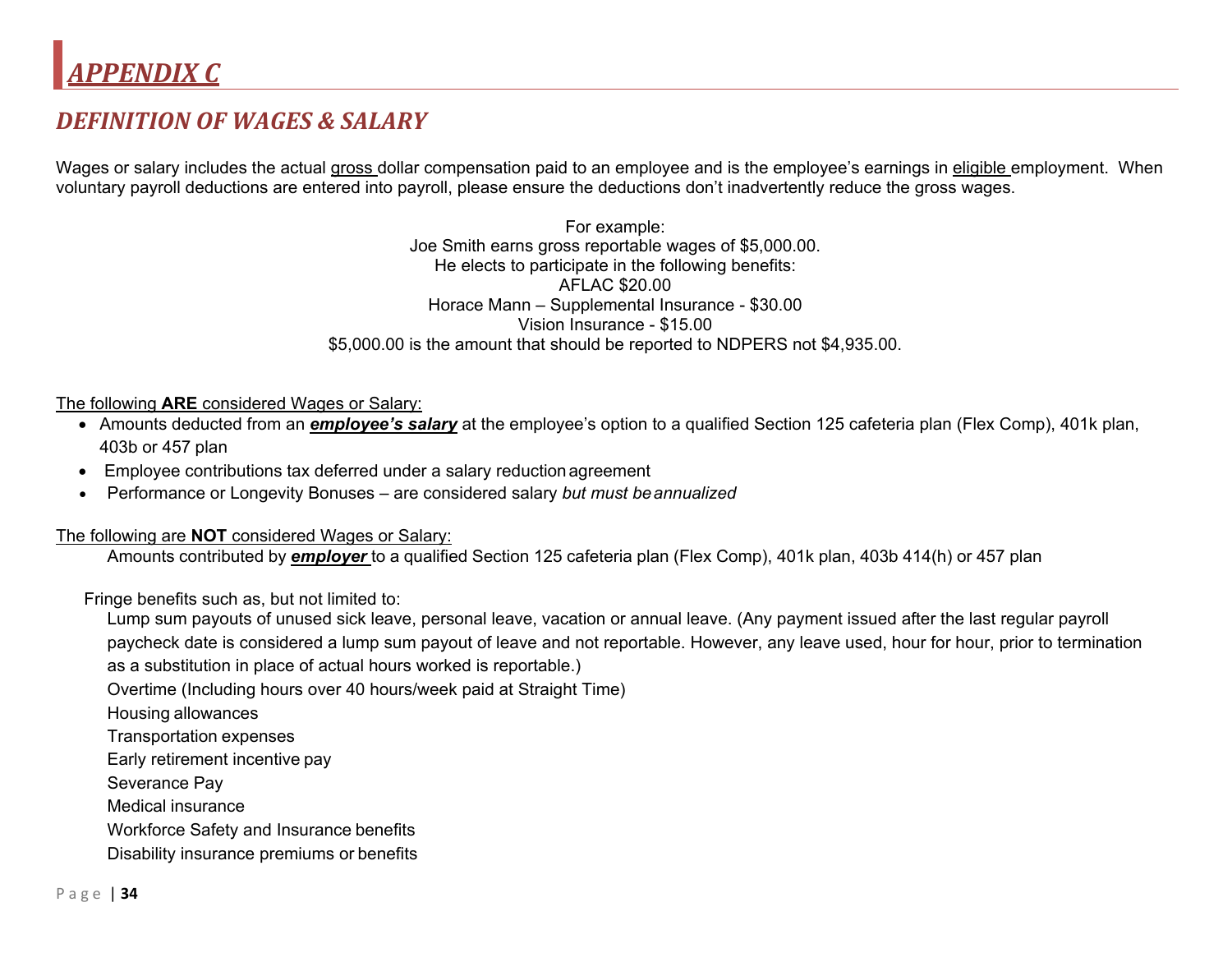Salary received by an employee in lieu of previous employer-provided fringe benefits under an agreement between the employee and participating employer. *Example:* An employer who previously paid for an employee's life insurance but now does not participate in the plan, decides to pay the employee extra pay for what would have been paid in for that employee benefit. Retention or Recruitment BonusesShift Differential

Oil Patch Add-On